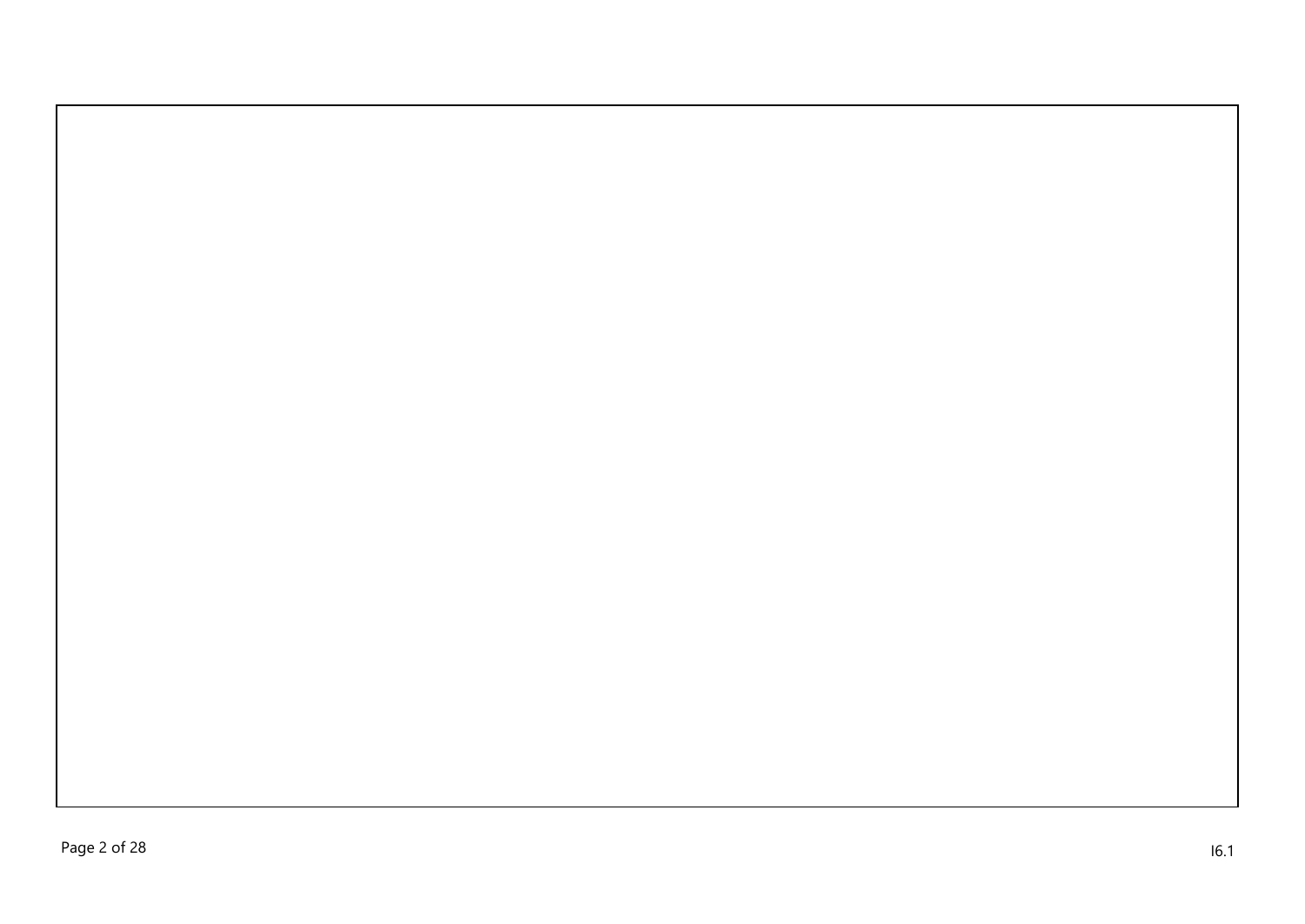| #              | Island         | House Name   | Name                | Sex         | National ID | ، ه ، ره<br>مر، مر              | ىئرىتر                                           |
|----------------|----------------|--------------|---------------------|-------------|-------------|---------------------------------|--------------------------------------------------|
|                | ADh. Dhangethi |              |                     |             |             |                                 |                                                  |
| 1              | ADh. Dhangethi | Alhifashuige | Maryam Aboobakru    | $\mathsf F$ | A031659     | ر<br>مرتز ترمر <sup>ی</sup>     | נחני כ<br>גם סיט זק<br>ر ه ر ه                   |
| $\overline{2}$ | ADh. Dhangethi | Alhifashuige | Ibrahim Dawood      | M           | A031660     | ړ د تر تر د <sup>ي</sup>        | پر دو و<br>تئرار تئر<br>ەرھ ئ <sup>ۆ</sup> ر ۋ   |
| 3              | ADh. Dhangethi | Alhifashuige | Aminath Shifana     | F           | A031774     | ړ برو ترو <sup>ع</sup>          | أأرمز<br>ىشەرگەنگر                               |
| 4              | ADh. Dhangethi | Alhifashuige | Mohamed Shariu      | M           | A284604     | ر و تر تر مر <sup>ج</sup>       | و ر ه ر د<br>تر پر ژ تر                          |
| 5              | ADh. Dhangethi | Alivaage     | Nasiya Abobakur     | F           | A031480     | ە ئورگ                          | נחני כב<br>גם סיטיב                              |
| 6              | ADh. Dhangethi | Alivaage     | Aishath Noor        | F           | A374499     | ە ئورگ                          | دو د<br>سربر<br>لمجمر منشوته                     |
| $\overline{7}$ | ADh. Dhangethi | Alivilaa     | Ibrahim Aboobakuru  | M           | A031613     | تزودتخ                          | ە ھەترىر <sup>ە</sup><br>77/77/                  |
| $\overline{8}$ | ADh. Dhangethi | Alivilaa     | Hamid Ibrahim       | M           | A031626     | تروه قر                         | برّوتر<br>ڔۊؠڒڔۯ                                 |
| 9              | ADh. Dhangethi | Alivilaa     | Ameen Ibrahim       | M           | A146380     | لەَمەم                          | ەھ ئەرج<br>مزج مثر                               |
| 10             | ADh. Dhangethi | Alivilaa     | Fathimath Ibrahim   | F           | A284535     | پر حری                          | ەھ ئۈرۈ<br>ترجوحهم                               |
| 11             | ADh. Dhangethi | Alivilaa     | Aminath Ishaamaa    | F           | A284536     | وكمعرور                         | ەرشەتى<br>أرمر وسره                              |
| 12             | ADh. Dhangethi | Alivilaa     | Ali Ibrahim         | M           | A284537     | وكمعرور                         |                                                  |
| $ 13\rangle$   | ADh. Dhangethi | Amaazu       | Mohamed Ahmed       | M           | A035888     | ەردى                            | پر ور و<br>و ر ه ر د<br>تر پر ژ تر               |
| 14             | ADh. Dhangethi | Amazon       | Anwar Salih         | M           | A031620     | ى يەر ھ<br>مە <del>ر</del> ىخ س | بر 2 پر ج<br>ىبە دەر                             |
| 15             | ADh. Dhangethi | Amazon       | Aminath Moosa       | F           | A031729     | ى يەر ھ<br>مە <del>ر</del> ئى   | ړ د سره                                          |
| 16             | ADh. Dhangethi | Aroma        | Hassan Abdul Rahman | M           | A031628     | ى مى ج.<br>مەنىرى               | ر ه د ه د ه د ه<br>پره تربر تر تر تر<br> برسەمىر |
| 17             | ADh. Dhangethi | Aroma        | Ibrahim Rameez      | M           | A031629     | ی می بر<br>پر بر <del>ر</del>   | ەرھەترىر <sup>ى</sup><br>برَدٍ ح                 |
| 18             | ADh. Dhangethi | Aroma        | Mohamed Hassan      | M           | A031662     | ء ص ه<br> مر سرچ                | و ر ه ر و<br><i>و بر د</i> تر<br>برَسەمىر        |
| 19             | ADh. Dhangethi | Aroma        | Waheeda Ibrahim     | F           | A031664     | ړ ه بور<br>مرمر <del>ت</del> ر  | ەر ھەترىر <i>3</i><br>ءَ ٻه تَرُ                 |
| 20             | ADh. Dhangethi | Aroma        | Aminath Rizmeena    | F           | A156944     | ړ ه بور<br>مرمر <del>ت</del> ر  | ىر چ چە ئىگە<br>ړې سرچ                           |
| 21             | ADh. Dhangethi | Aroma        | Mariyam Hassan      | F           | A284600     | ی می بر<br>پر بر <del>ر</del>   | برَسَهْر<br>ر ه ر ه<br><del>ر</del> بربر ژ       |
| 22             | ADh. Dhangethi | Aroma        | Aishath Rishtha     | F           | A284602     | ی 2.0 و<br>در برگ               | و مر شو د<br>مر<br>برره و                        |
| 23             | ADh. Dhangethi | Asia         | Mariyam Shaheeda    | F           | A022613     | ير<br>مر شەدىر                  | ر ه ر ه<br>د بربرگ                               |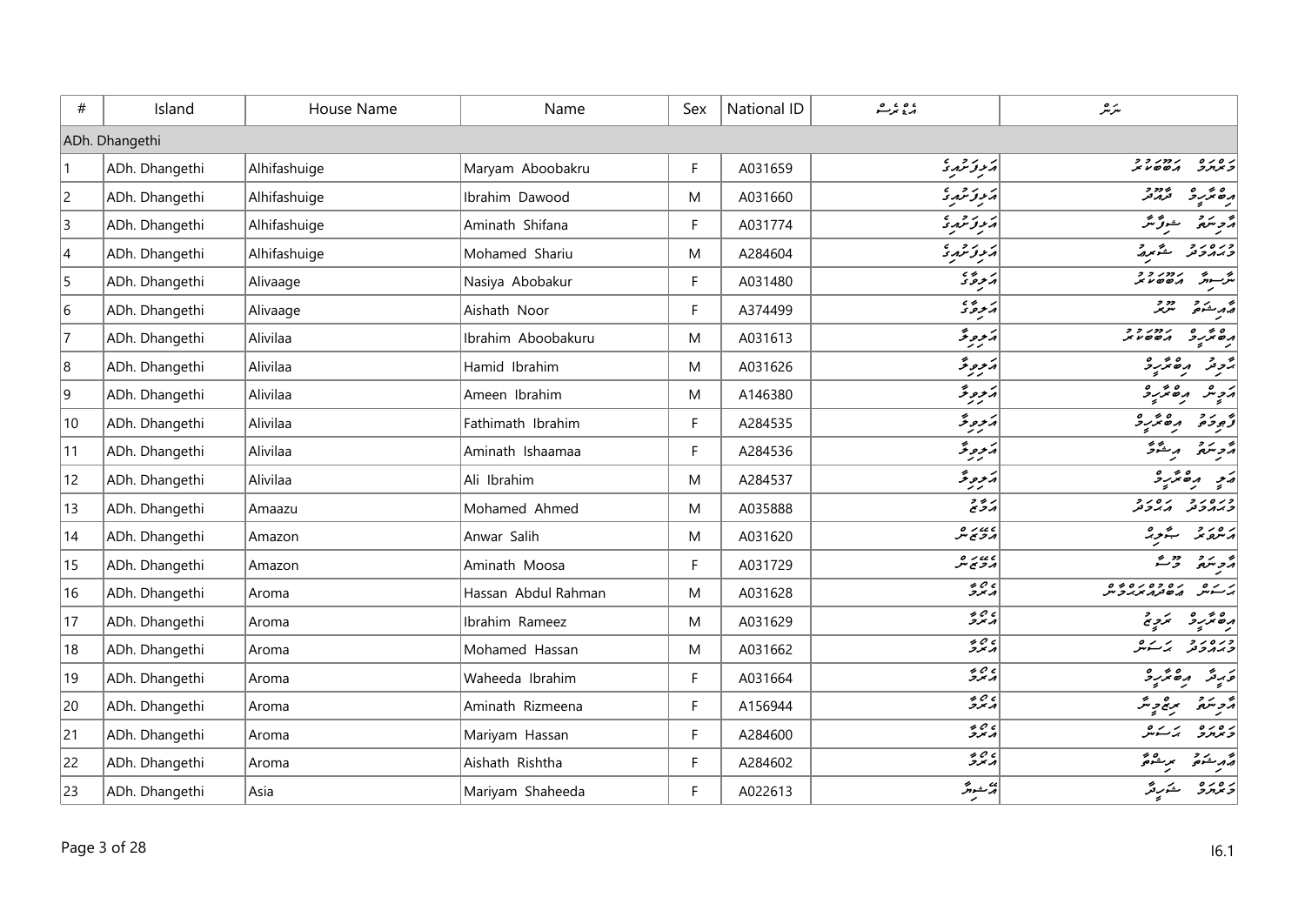| 24 | ADh. Dhangethi | Asia               | Fathimath Abdulla         | F         | A031635 | پیش پیشر                      | ومحدد مقصرالله                                                                                                                                                                                                                                                          |
|----|----------------|--------------------|---------------------------|-----------|---------|-------------------------------|-------------------------------------------------------------------------------------------------------------------------------------------------------------------------------------------------------------------------------------------------------------------------|
| 25 | ADh. Dhangethi | Asia               | Ahmed Irfan Abdul Rasheed | M         | A284688 | پژے پژ                        | ره رو در وره ره وه در مختلفه<br>مرد و تعریف مان مورد مختلفه                                                                                                                                                                                                             |
| 26 | ADh. Dhangethi | Asseyri            | Aminath Hussain           | F.        | A031640 | رو يھ<br>                     | أأترجع بمسكر مثر                                                                                                                                                                                                                                                        |
| 27 | ADh. Dhangethi | Asurumaage         | Shakeela Adam             | F.        | A022016 | ر و و د و و<br>پرسه مور د     | ڪ ئيو گر<br>پەر ە<br>مەنىرى                                                                                                                                                                                                                                             |
| 28 | ADh. Dhangethi | Asurumaage         | Ahmed Nihad               | M         | A031600 | ر و و » »<br>پرستوری          | رەر دىرى                                                                                                                                                                                                                                                                |
| 29 | ADh. Dhangethi | Asurumaage         | Hassan Nishan             | M         | A284421 | ر و و پر د<br>پرستوبر د       | يُرْسَدُسُ سَرِيشُ سُرُ                                                                                                                                                                                                                                                 |
| 30 | ADh. Dhangethi | Asurumaage         | Aishath Nashaya           | F         | A284422 | ر و و ده و<br>پرسه برو د      | دُ مِنْدَمْ سَرَيْدُ رَّ                                                                                                                                                                                                                                                |
| 31 | ADh. Dhangethi | Athamaage          | Ibrahim Ali               | M         | A026875 | ر ر د »<br>پره <del>و</del> د | رە ئۆر ئەير                                                                                                                                                                                                                                                             |
| 32 | ADh. Dhangethi | Athamaage          | Ali Ismail                | ${\sf M}$ | A031691 | بر بر بر بر<br>در بر بر بر    | ړې <sub>مر</sub> ه په دې                                                                                                                                                                                                                                                |
| 33 | ADh. Dhangethi | Athireege          | Ibrahim Hussain           | M         | A031527 | ړ<br>مرموسونه                 | معترج بمنهر                                                                                                                                                                                                                                                             |
| 34 | ADh. Dhangethi | Athireege          | Ahmed Yoosuf              | M         | A031557 | پر<br>پرېږېدنه                | גם גם נכנס<br>הגבוב וקריינ                                                                                                                                                                                                                                              |
| 35 | ADh. Dhangethi | Athireege          | Fathimath Hussain         | F         | A031698 | ر<br>د حومور                  | ۇۋە ئەسىر                                                                                                                                                                                                                                                               |
| 36 | ADh. Dhangethi | Athireege          | Fathimath Niusa           | F         | A404990 | لأحومونه                      | أوالمجمع وأرادتهم والمستنب                                                                                                                                                                                                                                              |
| 37 | ADh. Dhangethi | Auge               | Leela Hassan              | F         | A031518 | بروء                          | پوځ - پر سکر                                                                                                                                                                                                                                                            |
| 38 | ADh. Dhangethi | Bageechaage        | Aishath Hussain           | F         | A140917 | ر<br>صی گوی                   | مەرشىق برىسىر                                                                                                                                                                                                                                                           |
| 39 | ADh. Dhangethi | <b>Beach House</b> | Sheereen Ibrahim          | F.        | A031618 | ە ئۇ ئەمر م                   | شوبرس وهتررو                                                                                                                                                                                                                                                            |
| 40 | ADh. Dhangethi | <b>Beach House</b> | Khadeeja Mohamed          | F         | A031619 | پر پر ژے                      | ر<br>ترمړنځ وبرونډ                                                                                                                                                                                                                                                      |
| 41 | ADh. Dhangethi | <b>Beach House</b> | Zaeema Ibrahim Shihab     | F.        | A031623 | پەنزىر م                      | $\frac{29}{2}$ $\frac{6}{2}$ $\frac{80}{2}$ $\frac{6}{2}$ $\frac{6}{2}$                                                                                                                                                                                                 |
| 42 | ADh. Dhangethi | <b>Beach House</b> | Hassan Ibrahim            | M         | A031655 | ە ئۇ ئەمر م                   | برَسَسٌ مِعْبُرِدٌ                                                                                                                                                                                                                                                      |
| 43 | ADh. Dhangethi | <b>Beach House</b> | Ibrahim Shihab            | M         | A031726 | $\frac{1}{2}$                 | ە ھېڭرىرى<br>بەھ ئىرىرى<br>شەرگەنچ                                                                                                                                                                                                                                      |
| 44 | ADh. Dhangethi | <b>Beach Rest</b>  | Ibrahim Hussain           | M         | A031171 | $rac{1}{2}$                   | ە ھەترىرى<br>برھەترىرى<br>برسىمبرىتى                                                                                                                                                                                                                                    |
| 45 | ADh. Dhangethi | Beach Villa        | Usamath Ismail            | M         | A010470 | ھەمچە <i>م</i> ۇ              | $\stackrel{\circ}{\mathcal{L}}\stackrel{\circ}{\mathcal{L}}\stackrel{\circ}{\mathcal{L}}\stackrel{\circ}{\mathcal{L}}\stackrel{\circ}{\mathcal{L}}\stackrel{\circ}{\mathcal{L}}\stackrel{\circ}{\mathcal{L}}\stackrel{\circ}{\mathcal{L}}\stackrel{\circ}{\mathcal{L}}$ |
| 46 | ADh. Dhangethi | Binaa              | Rasheeda Hussain          | F         | A031638 | ھ سگر                         | ىمەسىم ئەسكىرىك                                                                                                                                                                                                                                                         |
| 47 | ADh. Dhangethi | Binaa              | Moosa Mauroof             | M         | A031673 | حویٹر                         | وو ده دوه                                                                                                                                                                                                                                                               |
| 48 | ADh. Dhangethi | Binaa              | Inasha Mohamed            | F         | A031740 | ھ بڑ                          | ويتثبث<br>و ره ر و<br><i>و پر</i> و تر                                                                                                                                                                                                                                  |
| 49 | ADh. Dhangethi | Binaa              | Abdullah Mihad            | M         | A284673 | حویٹر                         | مَدْهُ مَرْاللّه حرَّمْتَر                                                                                                                                                                                                                                              |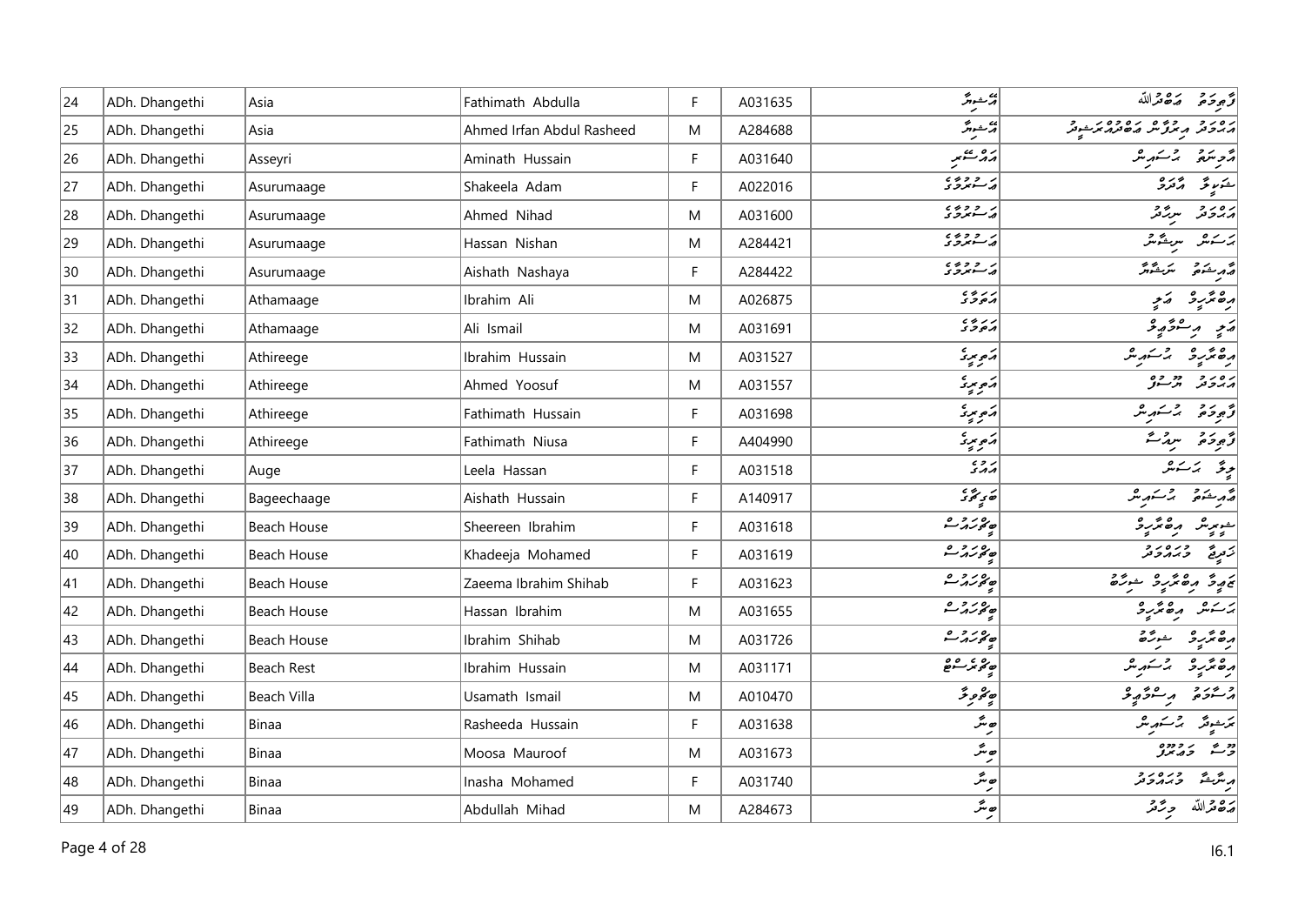| 50 | ADh. Dhangethi | Binaa              | Hassan Muad            | M           | A284674 | ھ سگر                            | ير کے مرکز ورکنز                                                       |
|----|----------------|--------------------|------------------------|-------------|---------|----------------------------------|------------------------------------------------------------------------|
| 51 | ADh. Dhangethi | <b>Blue Heaven</b> | Habeeba Aboobakuru     | $\mathsf F$ | A031511 | ه دد › ر ه<br>ن <i>ه مور</i> و س | برّەة<br>77/77/                                                        |
| 52 | ADh. Dhangethi | <b>Blue Heaven</b> | Khadeeja Ibrahim       | F           | A094355 | ه دو ، ر ه<br>ح <i>ور و</i> س    | رَسٍ مِنْ الْمَحْمَدِ وَ                                               |
| 53 | ADh. Dhangethi | <b>Blue Heaven</b> | Ismail Abdul Samad     | M           | A283445 | ه دو ، ر ه<br>ح <i>ور و</i> س    | ە بەر بەرە دىر دىر<br>مەسىرگە ئەھەمەسىرى                               |
| 54 | ADh. Dhangethi | <b>Blue Heaven</b> | Abdul Rauf Abdul Samad | M           | A283447 | ه دوی ر ه<br><i>ه محرد و</i> س   | ر ם כם גדום מים פים גיב<br>גיסט <i>נג זנ</i> גל המשינג <del>ה</del> כל |
| 55 | ADh. Dhangethi | Boduge             | Ali Abdul Rahman       | M           | A031674 | پر و م<br>حو و                   |                                                                        |
| 56 | ADh. Dhangethi | Burevimaage        | Fauziyya Mohamed       | F           | A031745 | د ،<br>صغر و د د                 | צ'ה באיה בגם גב                                                        |
| 57 | ADh. Dhangethi | Burevimaage        | Ahmed Ayaan Ibrahim    | M           | A047654 | د ،<br>صغر و د د                 | גפגב גוב תם השיקב                                                      |
| 58 | ADh. Dhangethi | Burevimaage        | Khadeeja Afa           | F           | A272008 | د ،<br>صغر و د د                 | أَرَّمَدِيَّ أَمَرَّزُّ                                                |
| 59 | ADh. Dhangethi | Cathy Rose         | Hassan Mohamed         | M           | A031365 |                                  | ير کے درورو                                                            |
| 60 | ADh. Dhangethi | Cathy Rose         | Mariyam Aboobakuru     | F           | A031746 |                                  | 77/27/<br>ر ه ر ه<br><del>د</del> بربرگ                                |
| 61 | ADh. Dhangethi | Cathy Rose         | Maryam Ru'una Hassan   | F           | A283230 |                                  | ג 2000 במג'יל, ג'ילייל,                                                |
| 62 | ADh. Dhangethi | Cathy Rose         | Aminath Raufa Hassan   | F           | A374491 |                                  | أأوسع بملائي بالتكس                                                    |
| 63 | ADh. Dhangethi | Chaman             | Khadeeja Hussain       | $\mathsf F$ | A031567 | ىئەر بىر                         | تزمريعٌ برجستهريش                                                      |
| 64 | ADh. Dhangethi | Chandhaneege       | Moomina Umar           | F           | A031593 | ىر مەبىر س <sub>ى</sub> رى       | وو پر ورو                                                              |
| 65 | ADh. Dhangethi | Chandhaneege       | Mohamed Fizan          | M           | A284289 | ستىش ئىرىدىكى<br>ئىق ئىرىدىكى    | دبرورد رځمر                                                            |
| 66 | ADh. Dhangethi | Chandhaneege       | Ahmed Firushan         | M           | A284290 | ىچە ئىرتى <i>رىنى</i> گە         | برەرد پر چىقىر                                                         |
| 67 | ADh. Dhangethi | Daisy Maage        | Saudhiyya Ibrahim      | F           | A031614 | پر سرچ د<br>  پاسم سرچ د         | בינגית גם מיק                                                          |
| 68 | ADh. Dhangethi | Dhanbuge           | Ishaq Ahmed            | M           | A031576 | ترسره ء                          | ما عريج المركز وراد                                                    |
| 69 | ADh. Dhangethi | Dheyliyaage        | Mohamed Ibrahim        | M           | A012702 | ء،<br>ترمز پر پ                  | و ر ه ر د<br>تر پر تر تر<br>ېر ھ <i>ي</i> تر پر د                      |
| 70 | ADh. Dhangethi | Dhilkusaage        | Shareefa Hussain       | $\mathsf F$ | A284245 | ەر دەر بەي                       | ڪيرڙ گاسگريش                                                           |
| 71 | ADh. Dhangethi | Dhilkusaage        | Fathimath Aboobakuru   | F           | A284247 | ەر 2 2 مىيى<br>مەمۇرىم سىلىمى    | 77/77/7<br>وٌ جو تر ۾                                                  |
| 72 | ADh. Dhangethi | <b>Dhoores</b>     | Aminath Sinaz          | F           | A031496 | دد ۽ ه                           | ومحر سنقرى المسترجي                                                    |
| 73 | ADh. Dhangethi | <b>Dhoores</b>     | Abdul Raheem Umar      | M           | A103320 | دد ،<br>تربر ک                   | נסכם נים בנב                                                           |
| 74 | ADh. Dhangethi | <b>Dhoores</b>     | Mohamed Haisham        | M           | A355121 | ود ۽ ه                           |                                                                        |
| 75 | ADh. Dhangethi | Diamond Villa      | Zakiyya Saeed          | F           | A031481 | } رځ مرنځ عرمحه                  | ىم يەر ئىس كىر                                                         |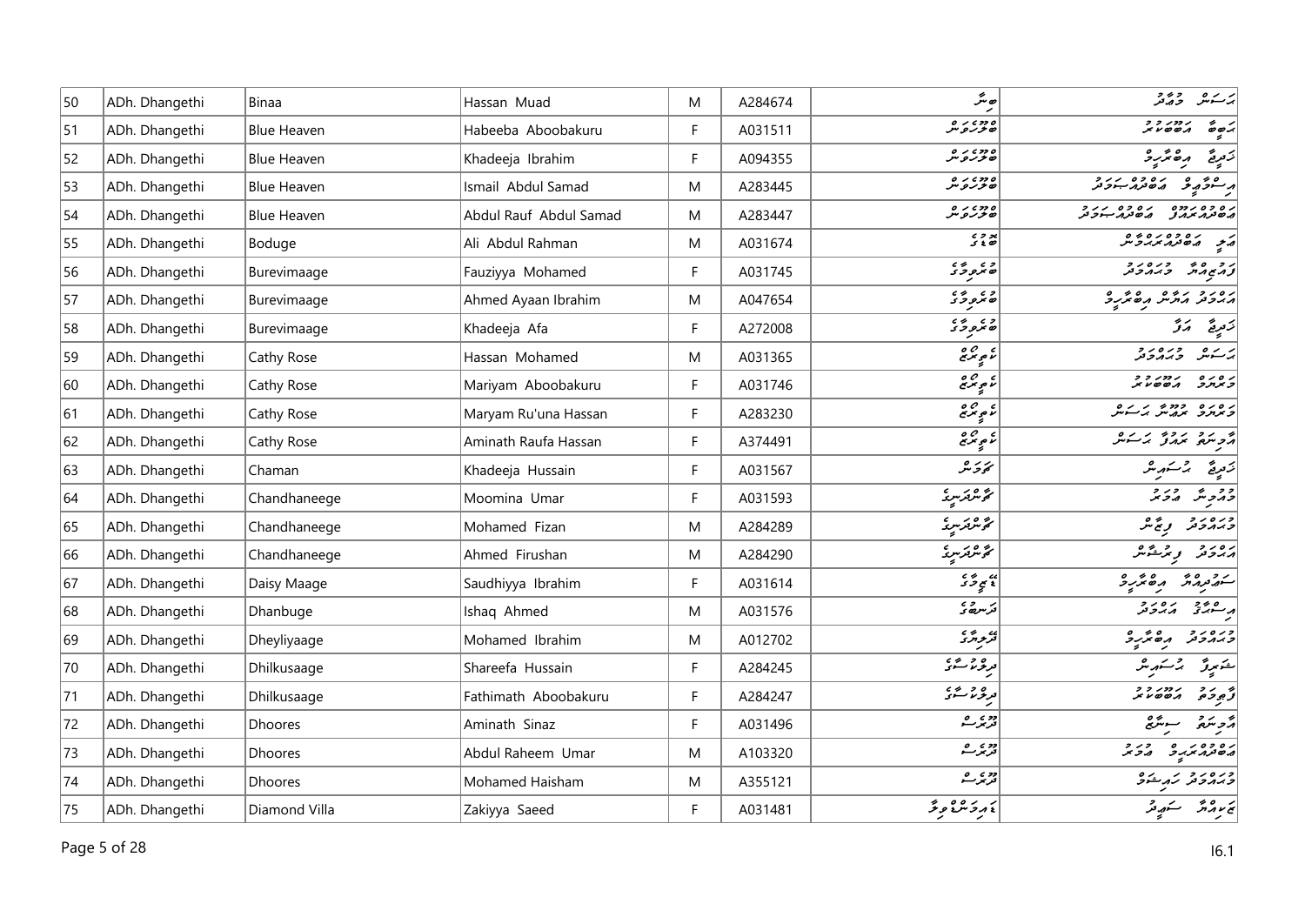| 76           | ADh. Dhangethi | Diamond Villa | Ali Hushaan                | M         | A284253 | ا ئەر ئەنگە ئوقر                         | أوسمج المحفظ                                                       |
|--------------|----------------|---------------|----------------------------|-----------|---------|------------------------------------------|--------------------------------------------------------------------|
| 77           | ADh. Dhangethi | Eggamuge      | Hawwa Mohamed              | F         | A031535 | e o v o c<br>KREE E                      | برەپچ<br>و ره ر و<br><i>و پر</i> و تر                              |
| 78           | ADh. Dhangethi | Eggamuge      | Khadeeja Naameen           | F         | A119661 | e o u o c<br>E a sunt                    | کر تعریج<br> <br> <br>ىئزىچە ئىر                                   |
| 79           | ADh. Dhangethi | Eggamuge      | Mohamed Zidan Ahmed        | M         | A273696 | ، ه ر و ،<br>پر پر پر پ                  | ورەر دېدىرە رەر دې<br><i>دىد</i> رونر   ي <sub>و</sub> ترس تەپرونر |
| 80           | ADh. Dhangethi | Eggamuge      | Aminath Nazneen Ahmed      | F         | A283859 | 55500                                    | أأو منهج منهج مبرهر المدوند                                        |
| 81           | ADh. Dhangethi | Eggamuge      | Hawwa Nazleen Ahmed        | F         | A283863 | ، ه ر و ،<br>پرو ژو ژ                    | ره و همه ده بره د و<br>بروغ شهو شرکتر در د                         |
| 82           | ADh. Dhangethi | Endherimaage  | Aishath Nashida            | F         | A031362 | ى مەمۇرى <i>رى</i><br>مەمۇرىرى <i>رى</i> | وكرماكم المراكب                                                    |
| 83           | ADh. Dhangethi | Endherimaage  | Hawwa Moosa                | F         | A031364 | ې ه ډېر دي.<br>مرمرکز                    | برە پە<br>دو مح                                                    |
| 84           | ADh. Dhangethi | Endherimaage  | Moosa Nadeem               | ${\sf M}$ | A031417 | ە مەمگە <i>بەر ئ</i>                     | اتر مشتر م<br>سرمرو                                                |
| 85           | ADh. Dhangethi | Endherimaage  | Yoosuf Ismail              | ${\sf M}$ | A031502 | ، مەئىرىرى <i>چ</i>                      | برىشۇرچۇ<br>دد و ه<br>در سور                                       |
| 86           | ADh. Dhangethi | Endherimaage  | Hussain Naeem              | M         | A064822 | ې ه په په په<br>مرمرمرنژۍ                | جر شهر شمير و                                                      |
| 87           | ADh. Dhangethi | Endherimaage  | Adam Yoosuf                | M         | A162830 | ې ه وې په وي<br>مرمرکز تر                | دد به در<br>په ره<br>درگرو                                         |
| 88           | ADh. Dhangethi | Endherimaage  | Ali Nimal                  | M         | A283293 | ې ده په په په<br>مرمرمرد ک               | أەيج سرەم و                                                        |
| 89           | ADh. Dhangethi | Endherimaage  | Ibrahim Rasheed            | ${\sf M}$ | A283297 | ى مەمۇرى <i>رى</i><br>مەمۇرىرى <i>رى</i> | ەر ھەترىر <i>2</i><br>ىمەسىيەتىر                                   |
| $ 90\rangle$ | ADh. Dhangethi | Endherimaage  | Ismail Yoosuf              | ${\sf M}$ | A283298 | ، مەئىرىرى <i>چ</i>                      | ەرسەۋە ھ <sub>ە</sub> جەم دەر                                      |
| 91           | ADh. Dhangethi | Endherimaage  | Sajidha Ibrahim            | F         | A283300 | ى مەمۇرى <i>رى</i><br>مەمۇرىرى <i>رى</i> | ر<br>سەھ <sub>ى</sub> رىگر<br>ەرھەترىر <sup>ى</sup>                |
| 92           | ADh. Dhangethi | Endherimaage  | Naajiha Ibrahim            | F         | A283304 | ې ه پېړۍ ته <sup>د</sup>                 | تتربر شهر المسترارد                                                |
| 93           | ADh. Dhangethi | Everest       | Shamikha Hassan            | F         | A220291 | ې پر په ده ه<br>مرغ مرسو                 | حثمور كالكامل                                                      |
| 94           | ADh. Dhangethi | Everest       | Aminath Shifa Abdul Hadhee | F         | A273671 | ې په په ده ه<br>مرغ مرسو                 | ە ئەسكە ئىسىرى مەمەرى ئەر                                          |
| 95           | ADh. Dhangethi | Everest       | Ahmed Haisham Abdul Hadhee | ${\sf M}$ | A346259 | ې پر په ه ه<br>مرغ مرسو                  | ره رو تهریشو مەمدورگېږ                                             |
| 96           | ADh. Dhangethi | Everest       | Hussain Sameeh             | M         | A404986 | ې په په ده ه<br>مرغ مرسو                 | يزختهر شديدها المستور                                              |
| 97           | ADh. Dhangethi | Evilaa        | Nazim Adam                 | ${\sf M}$ | A031679 | ومعرقحه                                  | بتزوجه ومحرده                                                      |
| 98           | ADh. Dhangethi | Evilaa        | Naushad Adam               | ${\sf M}$ | A031693 | ې مرغه<br>مرم                            | برو و و دره<br>سرم شوتر مرکزو                                      |
| 99           | ADh. Dhangethi | Evilaa        | Khadheeja Adam             | F         | A283277 | ې مرغه<br>مرغب                           | پور ہ<br>مرکزو<br>  ترموقح                                         |
| 100          | ADh. Dhangethi | Evilaa        | Adam Naseeh                | M         | A283280 | پر عر                                    | پور ہ<br>پرتونژ<br>ىئەسبەر                                         |
| 101          | ADh. Dhangethi | Falak         | Fathimath Ibrahim          | F         | A031491 | ۇ ئە                                     | ژوده مقترره                                                        |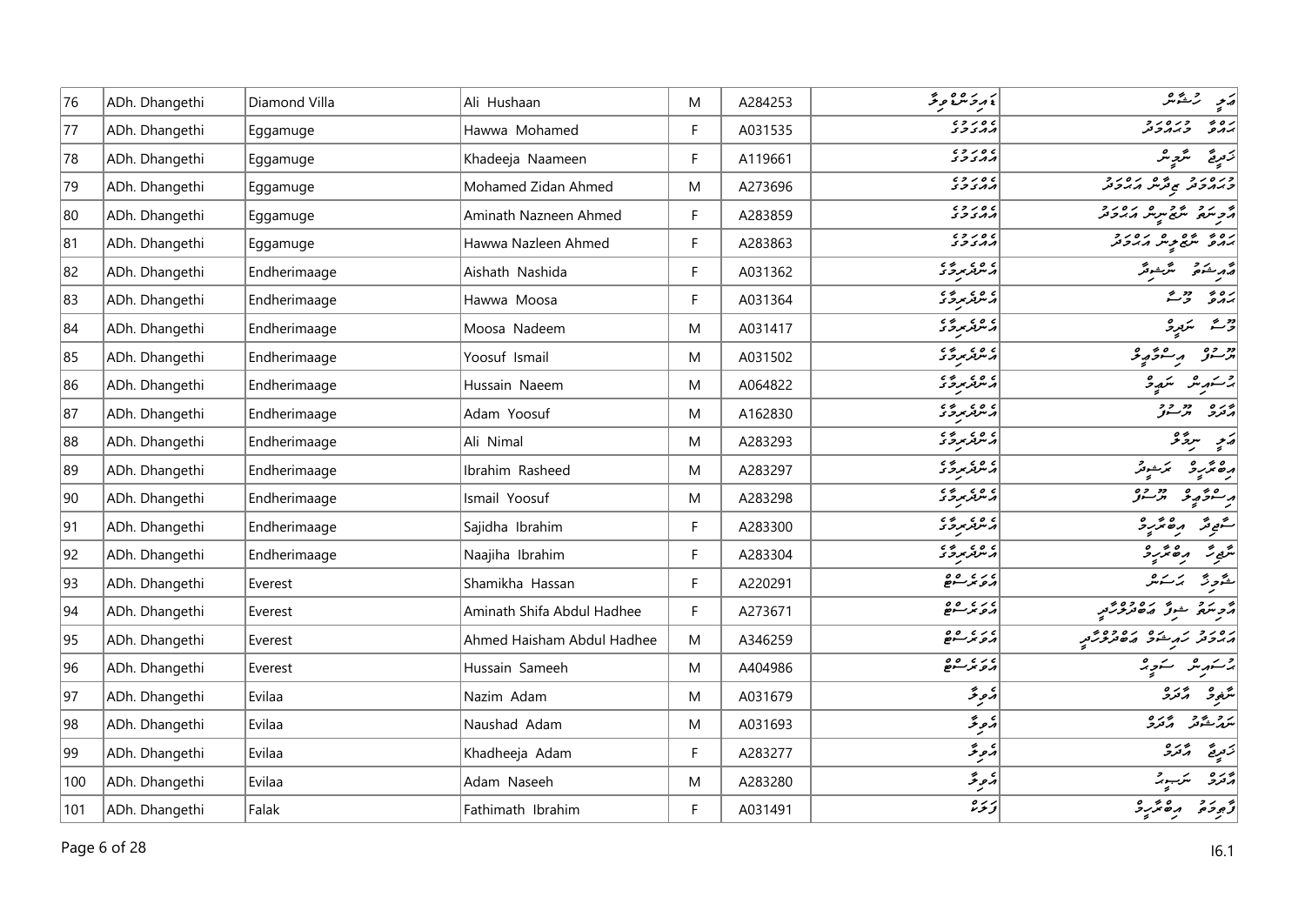| 102 | ADh. Dhangethi | Falak      | Aminath Abdulla       | F         | A079915 | ۇ ئە                       | محر سَعِدِ مَصْرَاللّهِ                                         |
|-----|----------------|------------|-----------------------|-----------|---------|----------------------------|-----------------------------------------------------------------|
| 103 | ADh. Dhangethi | Falak      | Ibrahim Siraj         | M         | A284504 | ۇ ئە                       | وەنزىر سىز                                                      |
| 104 | ADh. Dhangethi | Falak      | Ilyas Abdul Muhusin   | ${\sf M}$ | A284505 | ۇ ئە                       | ره ده دو به سورته<br>پره ترو تر بر سورته                        |
| 105 | ADh. Dhangethi | Fannuge    | Ali Waheed Aboobakuru | M         | A010757 | ۇ ئەرىرى                   | ג׳ב פֿגַב גמסטע                                                 |
| 106 | ADh. Dhangethi | Fannuge    | Fathimath Shaiba Ali  | F         | A161028 | ىر ھ <sub>ە</sub> رى       | توجوده خنهرة كالمج                                              |
| 107 | ADh. Dhangethi | Fannuge    | Mohamed Shuraih Ali   | M         | A404985 | ر ه و ،<br>و مرس           | ورەرو شەركرى كو                                                 |
| 108 | ADh. Dhangethi | Fares      | Aishath Sanalee       | F         | A031787 | ر پر ہ                     | ۇرىشى سەئىر                                                     |
| 109 | ADh. Dhangethi | Fares      | Mohamed Aboobakuru    | ${\sf M}$ | A031788 | ۇ ئۈر ھ                    | כנסנכ נחנכב<br>קמתכת <mark>מ</mark> ססטי <i>ת</i>               |
| 110 | ADh. Dhangethi | Fares      | Fathimath Adam        | F         | A031828 | ئە ئىر شە                  | پھر ہ<br>مرکز<br>ا تو بر در<br>ا                                |
| 111 | ADh. Dhangethi | Fares      | Mariyam Mohamed       | F         | A255865 | ترىژىشە                    | ر ه ر ه<br><del>ر</del> بربر ژ<br>و ر ه ر و<br><i>و پر</i> و تر |
| 112 | ADh. Dhangethi | Fares      | Adam Zidhan           | M         | A273755 | تر ټر ٿ                    | پە بەرە<br>مەنىرى<br>ىبوترىتر                                   |
| 113 | ADh. Dhangethi | Farimage   | Adam Ismail           | M         | A022015 | ئەبىردىگە                  | په ره<br>د ترو<br>ەرسىۋەپەي                                     |
| 114 | ADh. Dhangethi | Fazaa      | Gasim Umar            | M         | A031604 | ترتج                       | و ر و<br>در د بر<br>ېچ سوچ<br>خ                                 |
| 115 | ADh. Dhangethi | Fazaa      | Ali Waheed            | ${\sf M}$ | A031645 | ترتج                       | أة مح تم تحديثر                                                 |
| 116 | ADh. Dhangethi | Fazaa      | Fathimath Ibrahim     | F         | A031646 | تریخ                       |                                                                 |
| 117 | ADh. Dhangethi | Fazaa      | Ahmed Waheed          | ${\sf M}$ | A031647 | ترتج                       | أزورو كالميتر                                                   |
| 118 | ADh. Dhangethi | Fazaa      | Aishath Waheeda       | F         | A031665 | ترتج                       | أقهر شكافها وكالمحافية                                          |
| 119 | ADh. Dhangethi | Fazaa      | Abdullah Waheed       | M         | A150604 | ترتج                       | <mark>بر22</mark> الله<br>ئە بەر<br>ئ                           |
| 120 | ADh. Dhangethi | Fazaa      | Aminath Fazna         | F         | A151533 | ترتج                       | أأروسكم وكالحماش                                                |
| 121 | ADh. Dhangethi | Fazaa      | Mohamed Fazeen        | ${\sf M}$ | A284285 | تريج                       | درەرد زېږ                                                       |
| 122 | ADh. Dhangethi | Fehi Villa | Shaklulla Ali         | ${\sf M}$ | A016792 | ۇروڭر                      | خَصَّ عَمَدَ اللَّهُ مَعِيدِ                                    |
| 123 | ADh. Dhangethi | Fehi Villa | Sabira Aboobakuru     | F         | A031523 | ۇروڭ                       | 777777207                                                       |
| 124 | ADh. Dhangethi | Fehi Villa | Mohamed Haleem        | ${\sf M}$ | A031686 | ۇر <sub>ەم</sub> ۇ         | وبرورو يهود                                                     |
| 125 | ADh. Dhangethi | Fehi Villa | Aminath Ibrahim       | F         | A039738 | ۇروڭ <sub>ى</sub>          | 5/700<br>أروسم                                                  |
| 126 | ADh. Dhangethi | Fehi Villa | Adam Khaleel          | M         | A065054 | ا در مرگ<br>س <u>سر بر</u> | ەردە                                                            |
| 127 | ADh. Dhangethi | Fehi Villa | Mariyam Nira Khaleel  | F         | A273678 | ۇروگ                       | دورو سر تکوی                                                    |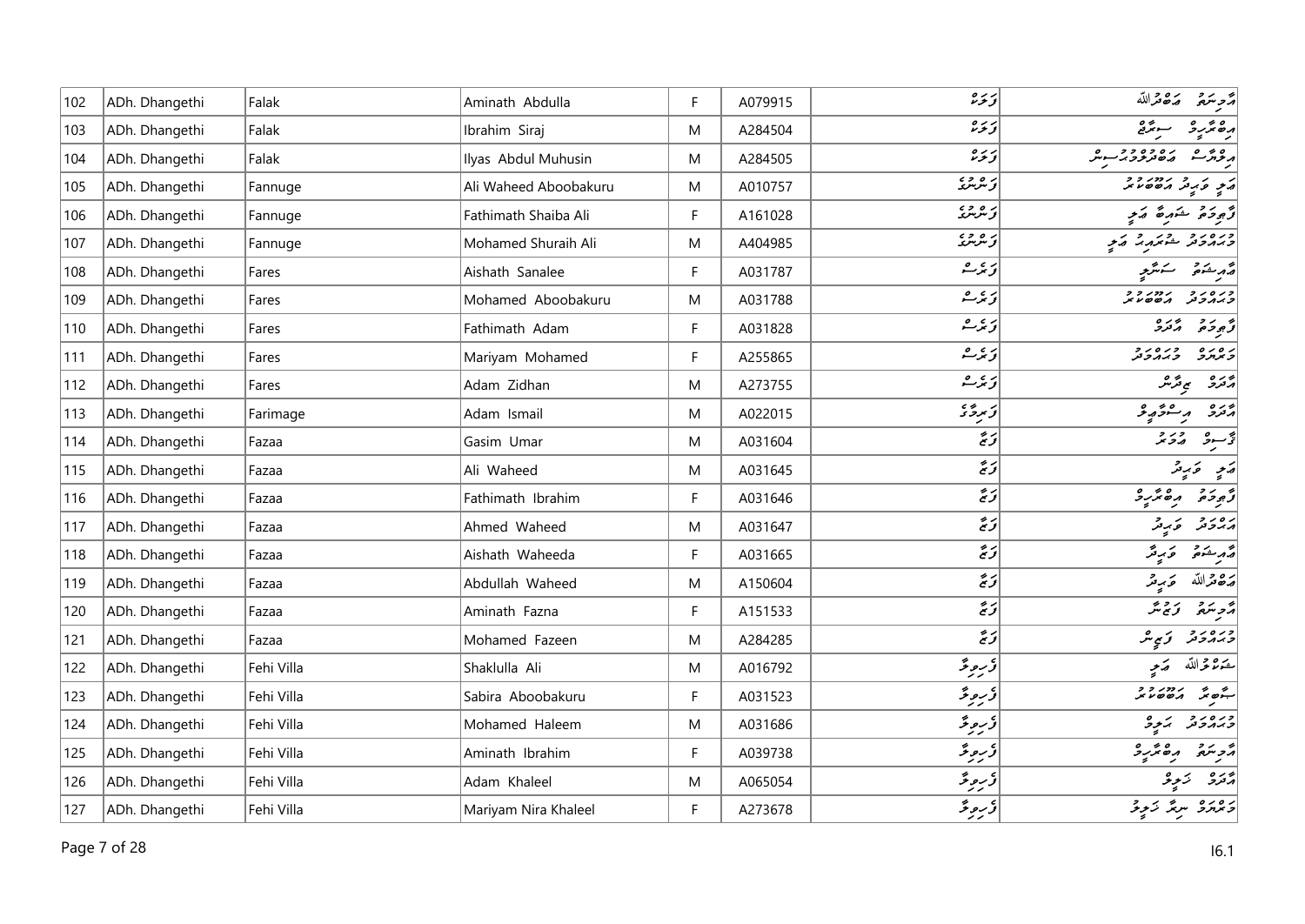| 128 | ADh. Dhangethi | Fehi Villa  | Hassan Hameed        | M  | A283430 | ۇر <sub>ەر</sub> ۇ<br>مەم       | ير سكند كرا المركز بر                                      |
|-----|----------------|-------------|----------------------|----|---------|---------------------------------|------------------------------------------------------------|
| 129 | ADh. Dhangethi | Fehi Villa  | Saudhiyya Ibrahim    | F. | A283525 | ۇر <sub>ەر</sub> ۇ              | سەر تەرەر ئور<br>ەھ تۈرۈ                                   |
| 130 | ADh. Dhangethi | Fehige      | Aminath Aboobakuru   | F. | A022656 | ې<br>توريخ                      | נכני כ<br>גם סיטיב<br>لجمع ينزد                            |
| 131 | ADh. Dhangethi | Fehige      | Husnee Ibrahim       | M  | A031560 | ې<br>تور <sub>ک</sub>           | دە ئۈرۈ<br>جر مش <sub>میں</sub><br>پخ                      |
| 132 | ADh. Dhangethi | Fehige      | Hamdee Ibrahim       | M  | A031737 | ې<br>ورځ                        | ڔۛۨ۠۠ڡؠڒڔۯ<br>برومر                                        |
| 133 | ADh. Dhangethi | Fehige      | Shameem Ibrahim      | M  | A076688 | ې<br>توريخ                      | دە ئەرد<br>ڪو و                                            |
| 134 | ADh. Dhangethi | Fehige      | Fathimath Leena      | F  | A284251 | ې<br>توريخ                      | ىرىتر<br>و بر د<br>ترموح م                                 |
| 135 | ADh. Dhangethi | Fehivina    | Abbas Ibrahim        | M  | A031694 | ۇر <sub>چە مى</sub> ر<br>م      | 25.77<br>مەھمەرد                                           |
| 136 | ADh. Dhangethi | Fehivina    | Fathimath Nashwa     | F  | A165275 | ۇر <sub>چوىتى</sub>             | و د د سره و                                                |
| 137 | ADh. Dhangethi | Felivaru    | Abdul Razzaq Yoosuf  | M  | A059453 | ۇ مەمۇ ئىر                      | ן 3 כ 3 ג 3 ג 3<br>ג ס בק ג 4 ג ג ג ב<br>دد په دو          |
| 138 | ADh. Dhangethi | Felivaru    | Mareena Moosa        | F. | A072915 | ۇ مەر جە                        | ۇ پر شەرق ئە                                               |
| 139 | ADh. Dhangethi | Felivaru    | Mohamed Abdul Razzag | M  | A072991 | وٌموءَ ترُ                      | כנסני נסיפונים בי<br>כגובית וגישיתו אנאי                   |
| 140 | ADh. Dhangethi | Felivaru    | Aishath Abdul Razzag | F  | A284526 | ؤمرة بز                         | גם כם גם בב<br>גם <i>בנ</i> ג <i>ב</i> ג ב<br>پر<br>در شوه |
| 141 | ADh. Dhangethi | Felivaru    | Aminath Fareeha      | F  | A284528 | وٌموءَ بُرُ                     | مەر ئىر ئىر ئى                                             |
| 142 | ADh. Dhangethi | Fendaage    | Moosa Shahym         | M  | A031424 | ې د د ›<br>تر سره د             | وتر محر<br>ے کہ رہ<br>خ                                    |
| 143 | ADh. Dhangethi | Fendaage    | Khadeeja Hassan      | F. | A031503 | ، چه پر<br>توسره <sub>م</sub> ح | برسەيىتىر<br>ترىرىتى<br>ئە                                 |
| 144 | ADh. Dhangethi | Fenthashige | Nasheeda Ismail      | F. | A031476 | ۇ يىھۇ بىرگە                    | وستوفيقى<br>ىكرىشونگر<br>ئ                                 |
| 145 | ADh. Dhangethi | Fenthashige | Adam Shimaau         | M  | A284327 | ۇ شۇ بىرى                       | پور ہ<br>مرکز<br>شوڅ ژ                                     |
| 146 | ADh. Dhangethi | Fenvaru     | Khadeeja Moosa       | F. | A031654 | ې ۵ پر د                        | درمیز<br>ئرىرىچ<br>س                                       |
| 147 | ADh. Dhangethi | Fenvaru     | Ali Shifau           | M  | A273752 | ې ۵ پر د                        | أرشم المستوقد                                              |
| 148 | ADh. Dhangethi | Finihiyage  | Hassan Ahmed         | M  | A031471 | او سربر پوءِ<br>اب سربرگ        | ير کيمش اور د ور                                           |
| 149 | ADh. Dhangethi | Finihiyage  | Khadheeja Ahmed      | F  | A031581 | و سور پوء<br><u>مر</u> د بر     | پرور و<br>نزمرچٌ                                           |
| 150 | ADh. Dhangethi | Finivaage   | Mariyam Adam         | F  | A031474 | و سرچ ی<br>تر سرچ ت             | ر ه ر ه<br><del>ر</del> بربر ژ<br>پور ہ<br>مرکزو           |
| 151 | ADh. Dhangethi | Finivaage   | Ameena Adam          | F  | A031592 | اوسرچء<br>اوسرچو                | پرٔ چینگر<br>پور ہ<br>مرتزو                                |
| 152 | ADh. Dhangethi | Finivaage   | Abdulla Adam         | M  | A284379 | وسرچء                           | ەھىراللە<br>پە رە<br>مەنىرى                                |
| 153 | ADh. Dhangethi | Finivilaa   | Ibrahim Ahmed        | M  | A027353 | و سر <sub>جو</sub> محر          | وه عرب و دورو                                              |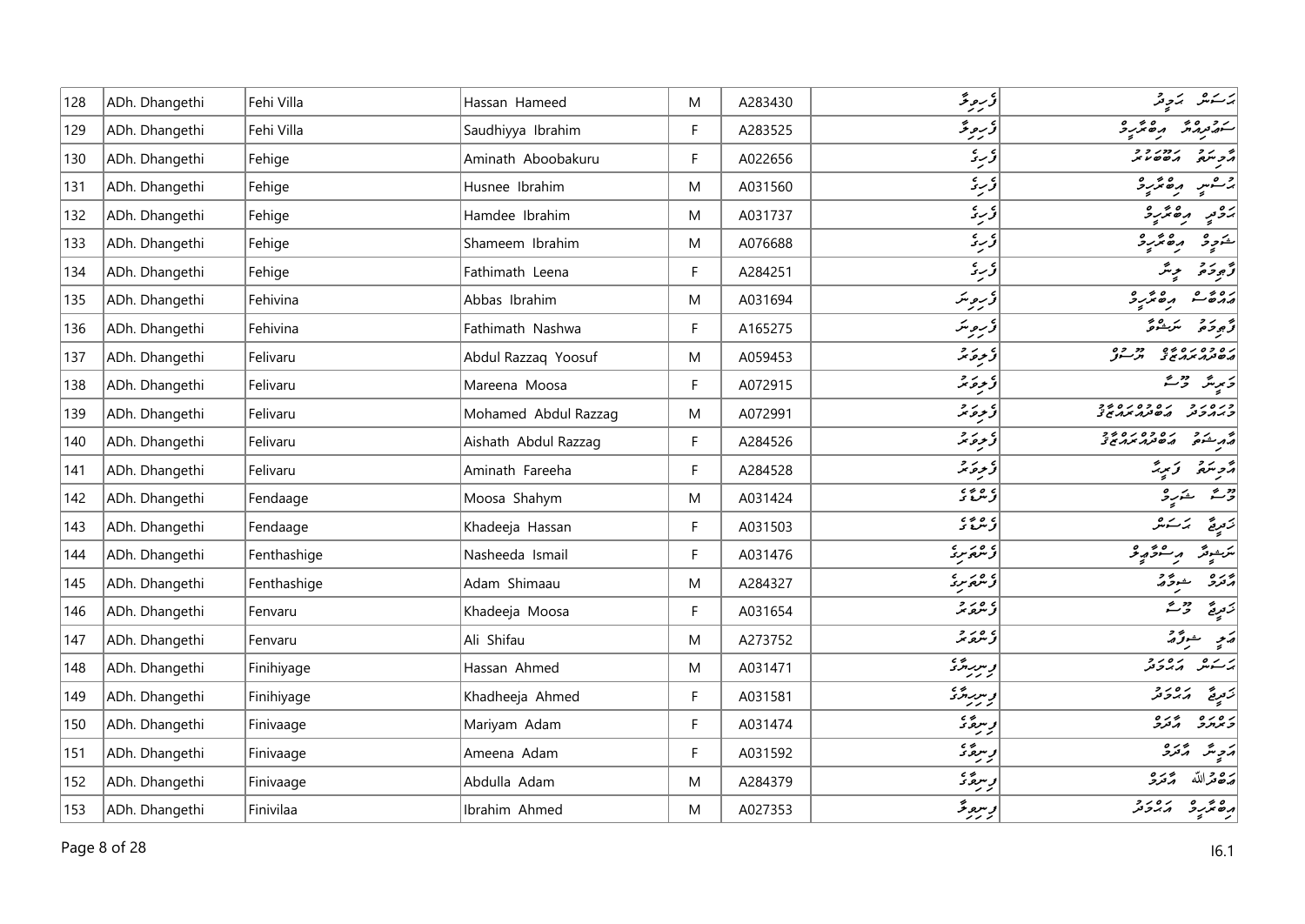| 154 | ADh. Dhangethi | Finivilaa       | Ameena Ibrahim           | F         | A027408 | او سره څه<br><u>سب</u>                       | وە ئەربە<br>ړ په پژ                           |
|-----|----------------|-----------------|--------------------------|-----------|---------|----------------------------------------------|-----------------------------------------------|
| 155 | ADh. Dhangethi | Finivilaa       | Aminath Ibrahim          | F         | A031473 | او سره څه<br><u>پ</u>                        | ەھ ئرىر<br>پر بر د<br>مرد سره                 |
| 156 | ADh. Dhangethi | Finivilaa       | Ibrahim Aiman            | M         | A273723 | اوسعوڅه<br>ڪ                                 | 5, 7, 8, 1                                    |
| 157 | ADh. Dhangethi | Finivilaa       | Yoosuf Ayan Islah        | M         | A341279 | ار سره څه<br><u>پ</u>                        | מ כם גם פים<br>ת—تو התייל ה-יבג               |
| 158 | ADh. Dhangethi | Fizaa           | Faiz Adam                | M         | A031354 | وپچ                                          | وٌ پر په پره<br>وگړي گمنگر                    |
| 159 | ADh. Dhangethi | Fizaa           | Fathimath Ibrahim        | F         | A031501 | وچٌ                                          | وە ئۆرۈ<br>و څې پر د                          |
| 160 | ADh. Dhangethi | Fizaa           | Ahmed Fazad              | M         | A283432 | ومجّ                                         | ىر 2 مەر<br>مەشرىق قىل<br>ر بر د<br>تو بر تعر |
| 161 | ADh. Dhangethi | Foreign Villa   | Umar Hassan              | ${\sf M}$ | A038850 | ۇ برى <sub>گى</sub> رۇ                       | برسەچر<br>ەرىر                                |
| 162 | ADh. Dhangethi | Handhuvareege   | Adam Faisal              | M         | A031681 | ر سرچر <sub>سر</sub> ج                       | پژنرو<br>تەرىبىۋ                              |
| 163 | ADh. Dhangethi | Handhuvareege   | Fazla Saeed              | F         | A148219 | ئەسە <i>تى ئە</i> رى                         | ترشۇ<br>سە پە تەر                             |
| 164 | ADh. Dhangethi | Handhuvareege   | Khadeeja Saeed           | F.        | A159995 | ئەس <i>ىترى بى</i> رى                        | ئرتورنج<br>م<br>سەھەقىر                       |
| 165 | ADh. Dhangethi | Handhuvareege   | Abdulla Farish           | M         | A284033 | ئەسە <i>تى</i> كەسىرىگە                      | ەھىراللە<br>وٌ بريشه                          |
| 166 | ADh. Dhangethi | Happy           | Aminath Nahla            | F         | A031495 | اع پو                                        | سرە بۇ<br>أأرمز                               |
| 167 | ADh. Dhangethi | Happy           | Abdulla Rameez           | M         | A031749 | ایتمچ                                        | برە قراللە<br>بمرحرم                          |
| 168 | ADh. Dhangethi | Happy           | Fathimath Shiuna Ibrahim | F         | A273724 | اءِ<br>سيڪ                                   |                                               |
| 169 | ADh. Dhangethi | Happy           | Rizmeen Ibrahim          | M         | A284404 | اءِ آپ<br>سرچ                                | ە ھەتتىر ۋ<br>ىر چ <sub>ى</sub> چە بىر<br>م   |
| 170 | ADh. Dhangethi | Happy           | Aishath Sahulaa          | F         | A284405 | اپى<br>سىر                                   |                                               |
| 171 | ADh. Dhangethi | Havaa           | Azma Ali                 | F         | A031643 | رپچ                                          | $\frac{1}{2}$ $\frac{2}{3}$                   |
| 172 | ADh. Dhangethi | Havaa           | Eeman Ahmed              | F.        | A147935 | رپچ                                          | ەر بەر ج<br>  پرځ مثر                         |
| 173 | ADh. Dhangethi | Havaa           | Imraan Ahmed             | M         | A284618 | ری                                           | وپە ئەتكە<br>پرور و                           |
| 174 | ADh. Dhangethi | Havaa           | Adam Aleef               | M         | A284620 | ری                                           | پر پر پر پروژ                                 |
| 175 | ADh. Dhangethi | Haveeree Manzil | Aishath Siuna            | F         | A310979 | ر <sub>َءٍ برِ دَ مْر<sub>ْبح</sub> وْ</sub> | ر<br>د گهر شکوی<br>سىدىمىگە                   |
| 176 | ADh. Dhangethi | Haveeree Manzil | Ibrahim Haseeb           | M         | A310980 | ائەپە پەرتىرى                                | ەرھ ئ <sup>ۆ</sup> ر ۋ<br>برسة                |
| 177 | ADh. Dhangethi | Haveereenaaz    | Abdul Hakeem Moosa       | ${\sf M}$ | A031689 | ئە <sub>ھە</sub> بىر ئ <sup>ىرى</sup> ج      | ره وه ر<br>په قربر بر د<br>ديو مشر            |
| 178 | ADh. Dhangethi | Haveylee        | Athif Mohamed            | M         | A031485 | رييمو                                        | و ره ر د<br><i>د ب</i> رگرفر<br>ومجوفر        |
| 179 | ADh. Dhangethi | Haveylee        | Asima Mohamed            | F.        | A043211 | رەيە<br>رەبىر                                | و ر ه ر و<br><i>و ټ</i> رو تر<br>رژب ژ        |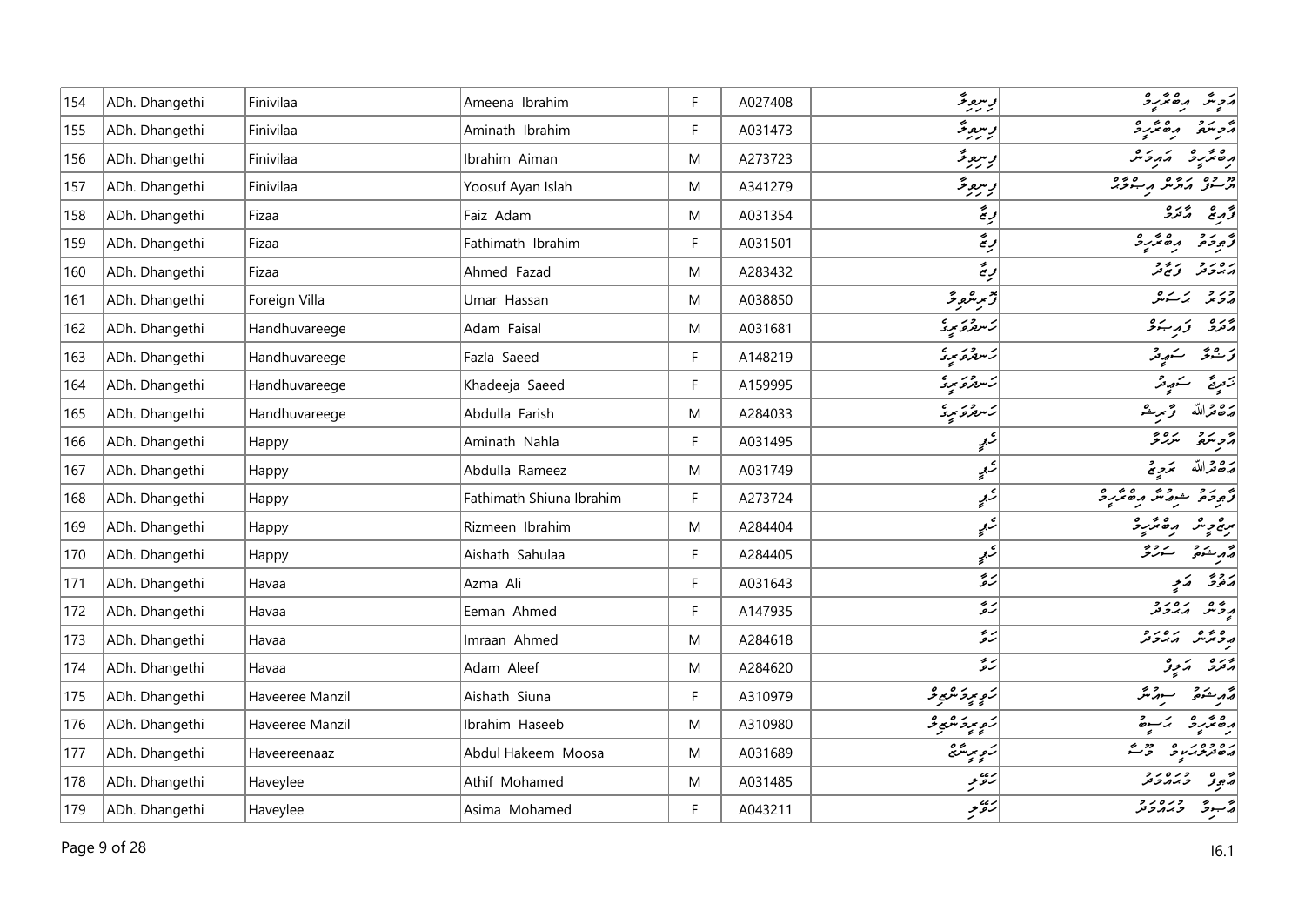| 180 | ADh. Dhangethi | Haveylee        | Fathimath Adam        | F  | A050042 | رەيە<br>رەخ                  | 312 3123                                         |
|-----|----------------|-----------------|-----------------------|----|---------|------------------------------|--------------------------------------------------|
| 181 | ADh. Dhangethi | Haveylee        | Asif Mohamed          | M  | A284509 | ريىپىر                       | پ <sup>ر</sup> سبز تر<br>و ر ه ر د<br>تربر تر تر |
| 182 | ADh. Dhangethi | Heenaage        | Fathimath Waheeda     | F  | A031423 | ر پڻري<br>په                 | وٌمورَمُ<br>ءَ ٻه پڻر                            |
| 183 | ADh. Dhangethi | Heenaage        | Aminath Aneema        | F  | A031508 | رپٹرند                       | أأترسكم أأسرقه                                   |
| 184 | ADh. Dhangethi | Heenaage        | Shamsunnisa Adam      | F  | A031509 | ر پٿري<br>پوس                | دره وه در په پوره<br>شوو خوړ سر په ورود          |
| 185 | ADh. Dhangethi | Heenaage        | Ahmed Aman            | M  | A327407 | ر پڻري<br>په                 | أرەر دىر ھ                                       |
| 186 | ADh. Dhangethi | Hijura          | Ismail Ahmed          | M  | A141587 | رقح تز                       | وراءة ويداد                                      |
| 187 | ADh. Dhangethi | Hijura          | Naguma Ismail         | F  | A241311 | رقح تئر                      | يَرْدَ مِنْ مِرْ مِرْ مِرْ                       |
| 188 | ADh. Dhangethi | Hijura          | Khadeeja Mohamed      | F  | A241684 | رقح تز                       | ر دره دره در<br>زمړنځ ورودن                      |
| 189 | ADh. Dhangethi | Hijura          | Aminath Faruhana      | F  | A318868 | ىرقى ئىز                     | أزويتم وترومي                                    |
| 190 | ADh. Dhangethi | Hijura          | Fathimath Faraha      | F. | A318870 | ىرقى تىر                     | وتجوخر وترتر                                     |
| 191 | ADh. Dhangethi | Hithahfinivaage | Hussain Abdulla       | M  | A031450 | رە ئ <sub>ىرىم</sub> بىر ئەس | جرسكوريثر الكاهر الله                            |
| 192 | ADh. Dhangethi | Hivvaru         | Abida Ibrahim         | F  | A031656 | لرەدىر                       | مُعِدَّ مُعَدَّرِ                                |
| 193 | ADh. Dhangethi | Hivvaru         | Mohamed Rashid        | M  | A031727 | رە دېر                       | ورەرو گرىنون                                     |
| 194 | ADh. Dhangethi | Hivvaru         | Khadheeja Rishmee     | F  | A284559 | رە دىر                       | زَمِرِجَ مِرِشْوِرٍ                              |
| 195 | ADh. Dhangethi | Hivvaru         | Rishfa Rashid         | F  | A284561 | ە د د<br>بەھ بىر             | برے وگر مگر شونڈ<br>پر شوکر                      |
| 196 | ADh. Dhangethi | Hivvaru         | Mariyam Rasheeda      | F  | A284562 | رە ئەر                       | و و ر و سر پر شونگر                              |
| 197 | ADh. Dhangethi | Hiyaa           | Rasheeda Adam         | F. | A031632 | رېژ                          | ىرىشونر مەنزۈ                                    |
| 198 | ADh. Dhangethi | Huraa           | Samir Abdul Gayyoom   | M  | A031350 | رمیٹر                        | د ده ده ده ده ده ده ده د                         |
| 199 | ADh. Dhangethi | Huvandhu        | Abdul Qadhir Hassan   | M  | A026258 | ر در سرچر                    | رە دەپرى ئەسەر                                   |
| 200 | ADh. Dhangethi | Iruvaage        | Faiza Moosa           | F  | A031739 | د ۶۶۶<br>د مرحو ی            | $\begin{array}{cc} 2 & 2 \\ -2 & 6 \end{array}$  |
| 201 | ADh. Dhangethi | Iruvaage        | Aishath Ali Naseer    | F  | A283706 | د وه ،<br>د برو د            |                                                  |
| 202 | ADh. Dhangethi | Iruvaage        | Mariyam ljadha        | F  | A283718 | د ۶۶۶<br>د بورو د            |                                                  |
| 203 | ADh. Dhangethi | Iruvaage        | Fathumath Suda Naseer | F  | A327823 | د ۶۶۶<br>د بوړۍ              | أزُهْ وَهُ صَفَرٌ مَرْسِوِيْرٌ                   |
| 204 | ADh. Dhangethi | Janbumaage      | Mohamed Rashad        | M  | A031530 | پر ۵ ۶ ۶ پ                   | ورەرو كەشگە<br><i>جەمەدىر</i> كەشگەر             |
| 205 | ADh. Dhangethi | Janbumaage      | Waheedha Saud         | F  | A031554 | ر ه د و و ،<br>د سره تر د    | كەرلىق سەھەتىر                                   |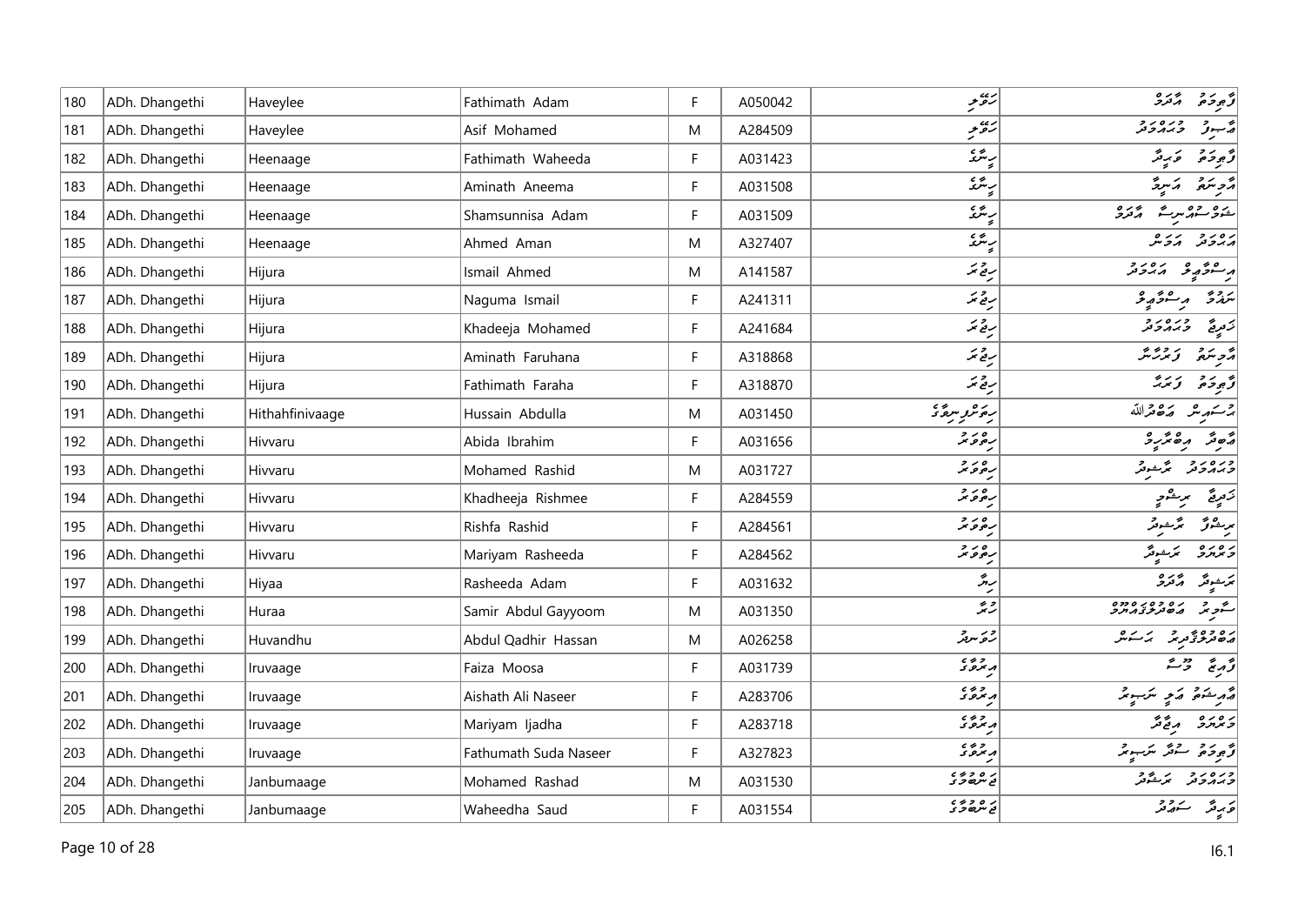| 206 | ADh. Dhangethi | Janbumaage     | Junad Saud               | M           | A031676 | ر ه د و و ،<br>تع سرچ تر ی             | و پر و<br>بع سرگر<br>سە چە تىر                            |
|-----|----------------|----------------|--------------------------|-------------|---------|----------------------------------------|-----------------------------------------------------------|
| 207 | ADh. Dhangethi | Janbumaage     | Hawwa Abdul Rahman       | F           | A031753 | ر ه د و »<br>تع سرچ تر د               | برەپچ<br>ر ه و ه د ه د و<br>پره تر پر تر س                |
| 208 | ADh. Dhangethi | Janbumaage     | Mahamood Riyaz           | M           | A103505 | ر ه د و و ،<br>تع سر <del>ه</del> تر د | ر رود و<br>تر <i>بر</i> وتر<br>ىرەڭرىشە                   |
| 209 | ADh. Dhangethi | Janbumaage     | Fathimath Shifa          | F           | A121869 | ر ه و و »<br>تع سرحه و د               | و مر د<br>تر موح <sup>م</sup><br>شەۋ                      |
| 210 | ADh. Dhangethi | Janbumaage     | Mariyam Saud             | F           | A283892 | ر ه د و و ،<br>تع سرچ تر ی             | ر ه پر ه<br><del>د</del> بربرگ<br>سە چە تىر               |
| 211 | ADh. Dhangethi | Janbumaage     | Asadulla Ahmed           | M           | A283894 | ر ه د و و ،<br>تع سرچ تر ی             | ەردە<br>مەسكەتراللە                                       |
| 212 | ADh. Dhangethi | Janbumaage     | Aboobakuru Jinah         | M           | A283896 | ر ه د د »<br>د سره تر د                | גמג ככ<br>ג <i>םפ</i> ע זג ב <sub>ו ב</sub> על            |
| 213 | ADh. Dhangethi | Jeeza          | Salih Hussain            | M           | A031622 | يجمج                                   | جۇمۇر بۇ سەرش                                             |
| 214 | ADh. Dhangethi | Kaamineege     | Maumoon Abdul Samad      | M           | A031827 | مۇجەسى<br>مۇ                           | ק כמה כי קים קיק בי<br>המידייה ומסיקומ <del>י ה</del> כיק |
| 215 | ADh. Dhangethi | Kaamineege     | Ahmed Abdul Samad        | M           | A066986 | م <sup>و</sup> حر سرء<br>م             | ره رحال ده وه ربر و<br>مهرونر مصافر مسوفر                 |
| 216 | ADh. Dhangethi | Kaani          | Ahmed Shakir             | M           | A031784 | ر<br>تامبر                             | رەرد ئەدىر                                                |
| 217 | ADh. Dhangethi | Kamy           | Hussain Hassan           | M           | A031780 | ء<br>موج                               | چە ئەر بۇ بەسەتل                                          |
| 218 | ADh. Dhangethi | Kanmatheege    | Isam Adam                | M           | A031468 | ر ه پر په<br>ماشر <sub>د کو</sub> بر   | در شیمته در پروژ                                          |
| 219 | ADh. Dhangethi | Kanmatheege    | Aishath Adam             | $\mathsf F$ | A031469 | ر ه ر<br>مشرد م <sub>و</sub> ر         | و شده وره<br>مهرشتنی مرفر                                 |
| 220 | ADh. Dhangethi | Kanmatheege    | Mohamed Ramzy            | M           | A031578 | ر ه ر<br>مشرد م <sub>و</sub> ر         | ورەر دەر                                                  |
| 221 | ADh. Dhangethi | Kanmatheege    | Ibrahim Adam             | M           | A031586 | ر ه ر<br>ئامبر <sub>د کو</sub> ر       | ە ئەرە ئەرە<br>بەھىرىرى مەرو                              |
| 222 | ADh. Dhangethi | Kanmatheege    | Abdulla Adam             | M           | A031589 | ئەنگە ئەمرى<br>  ئانگەنچە ئە           | ەھىراللە<br>پور ہ<br>مرکز ژ                               |
| 223 | ADh. Dhangethi | Kanmatheege    | Aminath Sharmeela        | $\mathsf F$ | A031591 | ئەنگە ئەمرى                            | أأدوسكم فستكروغ                                           |
| 224 | ADh. Dhangethi | Kanmatheege    | Ahmed Adam               | M           | A284388 | ر هر د ،<br>مرگه د                     | رەر دىرە<br>مەروىتى مەنىرى                                |
| 225 | ADh. Dhangethi | Kanmatheege    | Ismail Adam              | M           | A284389 | ئەنگە ئەمرى<br>  ئانگەنچە ئە           | و عرصور المعرف                                            |
| 226 | ADh. Dhangethi | Kudhiraiymaage | Hussain Aboobakuru       | M           | A031566 | ا د بره و د ،<br>با تریمبرد د          |                                                           |
| 227 | ADh. Dhangethi | Kudhiraiymaage | Mohamed Shuraih Ali      | M           | A273707 | د بره و ،<br>مرتزه ژ د                 | ورەرو شەركرى كو                                           |
| 228 | ADh. Dhangethi | Kudhiraiymaage | Mohamed Hamdhaan Hussain | M           | A273710 | د دره و ،<br>مرتز و ژ                  | ورەر دېرە دەپ دېمرىر                                      |
| 229 | ADh. Dhangethi | Kudhiraiymaage | Fathimath Shaiba Ali     | F           | A355123 | د دره و د<br>مامربره و د               | وٌودَهُ شَهرةٌ مَنْ                                       |
| 230 | ADh. Dhangethi | Leez           | Sadhuna Abdul Gayyoom    | F           | A031703 | محرج                                   | ه و و مره ده ده ده<br>سوترس مره ترمز تر بر ر              |
| 231 | ADh. Dhangethi | Lily Maage     | Mausooma Ali             | F           | A022663 | ووژگ<br>رو                             | د د دو نه د                                               |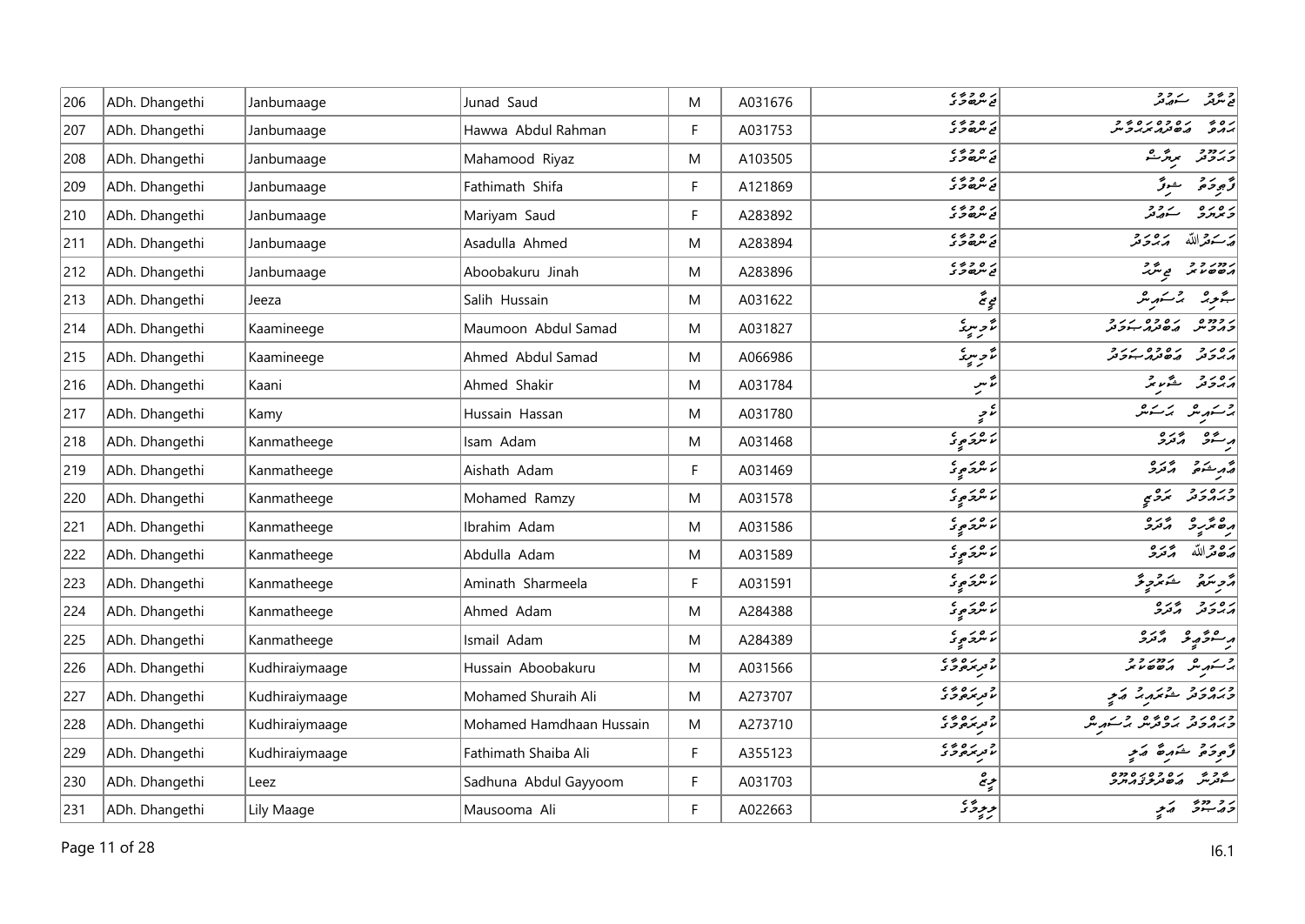| 232 | ADh. Dhangethi | Lily Maage | Aminath Ibrahim      | F         | A031444 | ووڈء                                | برە ئۆرۈ<br>ا پر بر سرچ<br>مسلم                |
|-----|----------------|------------|----------------------|-----------|---------|-------------------------------------|------------------------------------------------|
| 233 | ADh. Dhangethi | Lily Maage | Ali Hussain          | ${\sf M}$ | A031445 | ووڈء                                | ەئىي بۇسكىرىش                                  |
| 234 | ADh. Dhangethi | Lily Maage | Hussain Shah         | ${\sf M}$ | A031446 | و وگړي<br>ر <sub>گ</sub>            | جر شہر شد مقتدر                                |
| 235 | ADh. Dhangethi | Lily Maage | Zulfa Ali            | F         | A031544 | ووڈ ڈ<br>ر                          | ة 25 مَعٍ                                      |
| 236 | ADh. Dhangethi | Lily Maage | Ahmed Ali            | M         | A031547 | ووژگر<br>رژ                         | رەرد كې                                        |
| 237 | ADh. Dhangethi | Lily Maage | Mohamed Ali          | M         | A031569 | ووڈ ء<br>ر                          | ورەرو كەي                                      |
| 238 | ADh. Dhangethi | Lily Maage | Afseeda Ali          | F         | A031697 | ووڈءُ                               | أروح سوشر الأسمح                               |
| 239 | ADh. Dhangethi | Lily Maage | Moosa Abdulla        | ${\sf M}$ | A153744 | ووڈء                                | حرثة وكافد الله                                |
| 240 | ADh. Dhangethi | Lily Maage | Aminath Nasma        | F         | A206548 | ووڈء                                | ىئەرمەمچ<br>أأرمز                              |
| 241 | ADh. Dhangethi | Lily Maage | Zuhura Ali           | F         | A284002 | ووژگی<br>رئی                        | ة ديو المجمع                                   |
| 242 | ADh. Dhangethi | Lily Maage | Aminath Ihudha Ahmed | F         | A284006 | ووژگی<br>رئی                        | ו בי הדי הסגב<br>ולכיים גבול גבבו              |
| 243 | ADh. Dhangethi | Lily Villa | Ibrahim Hassan       | ${\sf M}$ | A031438 | ا و و ه وٌ<br><u>رو ر</u>           | رەپزىر بىسكى                                   |
| 244 | ADh. Dhangethi | Lilyge     | Mohamed Hassan       | ${\sf M}$ | A031531 | مومور<br>مرتو                       | ورەرو برخش                                     |
| 245 | ADh. Dhangethi | Lilyge     | Azra Hassan          | F         | A031546 | مومور<br>مرب                        | ەج ئەسكەنگە                                    |
| 246 | ADh. Dhangethi | Lilyge     | Fathimath Ashraf     | F         | A114017 | مومود<br>مرتو                       | أوجوحه كمشعر                                   |
| 247 | ADh. Dhangethi | Lilyge     | Asra Mohamed         | F         | A397585 | مومود<br>مرب                        | ړ ه په دره د د                                 |
| 248 | ADh. Dhangethi | Lithuania  | Abdul Hannan Mohamed | ${\sf M}$ | A031680 | وەيمە ئىر                           | ره وه ره د و و ره د و<br>پره تروبر سرس کرد کرد |
| 249 | ADh. Dhangethi | Lucky Star | Aminath Nathasha     | F         | A031494 | ئۈرىشى ئىر                          | مُ حِ سَرَةٌ مَنْ مَنْ يَسْتَمَ                |
| 250 | ADh. Dhangethi | Lucky Star | Abdul Nasir Ahmed    | M         | A031498 | ئەرىپە شەھەبىر                      | ره وه پر ده در ده در د                         |
| 251 | ADh. Dhangethi | Lucky Star | Ahmed Naif           | M         | A147038 | ئۈرىشى ئىچ                          | أرەر ئە شەر                                    |
| 252 | ADh. Dhangethi | Lucky Star | Faathmath Naroosha   | F         | A157905 | <br> دریاستان مرد                   | ژ <sub>م</sub> ودَه مرچمه                      |
| 253 | ADh. Dhangethi | Lucky Star | Aishath Noosha       | F         | A284512 | دَرِيبٍ صَحيحه                      | أقدم شوق المتركبة                              |
| 254 | ADh. Dhangethi | Lucky Star | Ibrahim Nasif        | ${\sf M}$ | A284514 | ئەرىپە شەھەبىر                      | ە ھېڭرىر<br>ب<br>ىئرىبىدۇ                      |
| 255 | ADh. Dhangethi | Lucky Star | Mariyam Nasha        | F         | A284515 | <sub>كحرم</sub> ش <sub>ع</sub> م مر | ر ه ر ه<br><del>و</del> بربرو<br>سَرْشَہُ      |
| 256 | ADh. Dhangethi | Maajehige  | Zulaikha Adam        | F         | A031486 | ی ء<br>ترقع سر تر                   | پور ہ<br>پرترو<br> ترخرمر بحر                  |
| 257 | ADh. Dhangethi | Maajehige  | Fathuhulla Ahmed     | ${\sf M}$ | A074396 | ی ي ري<br>تر تع <sub>مر</sub> تر    | وحية الله مرورو                                |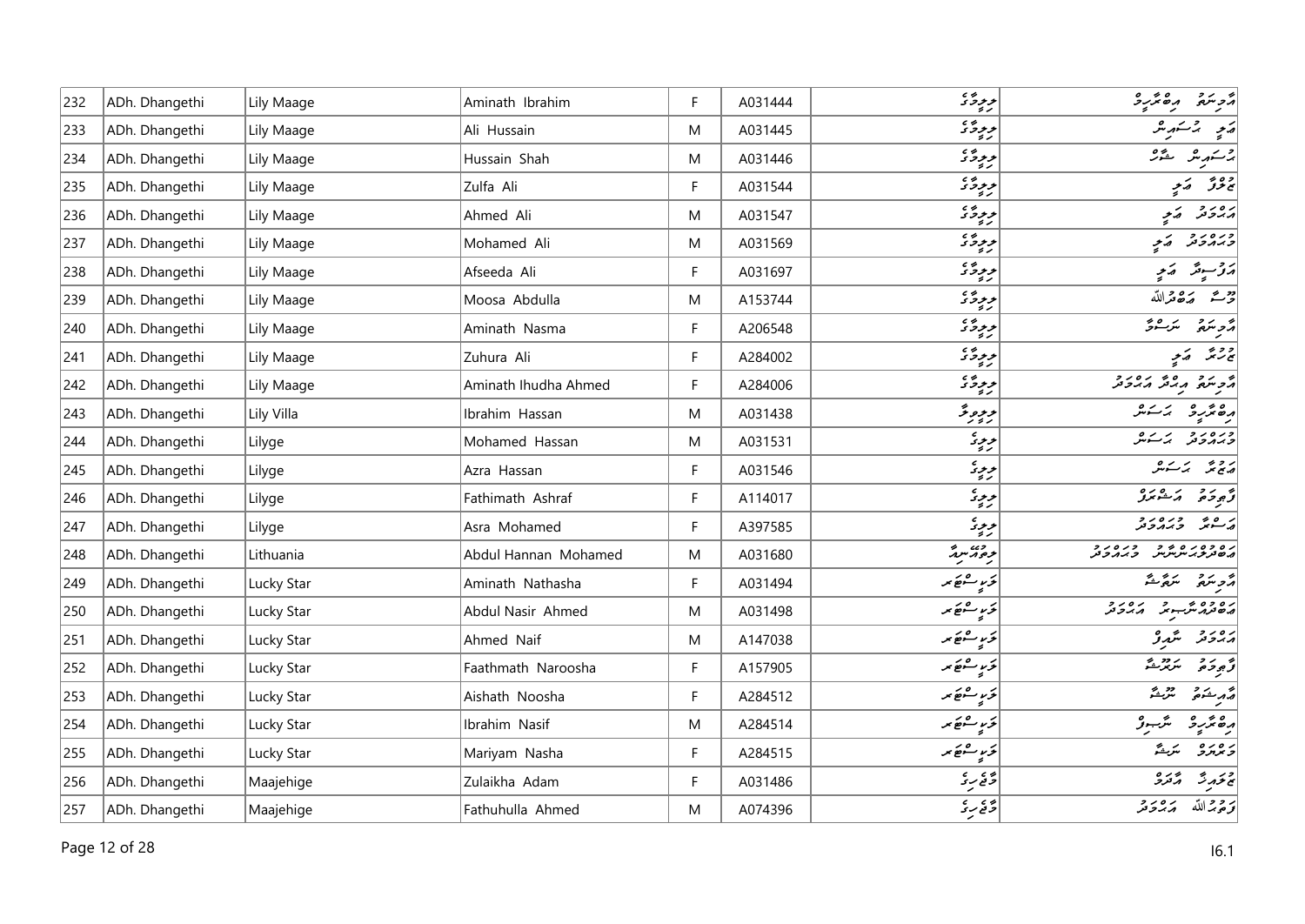| 258 | ADh. Dhangethi | Madharusaage | Salima Abdul Gayyoom  | F           | A031361 | ر ر و پر پر<br>وتربر گر            | ر ه و ه د ه دوه<br>پره تر پر بر بر<br>ستمودٌ                                 |
|-----|----------------|--------------|-----------------------|-------------|---------|------------------------------------|------------------------------------------------------------------------------|
| 259 | ADh. Dhangethi | Madharusaage | Saajid Abdul Gayoom   | M           | A031432 | ر ر و پر پر<br>وتربر ش             | ر ٥ ر ٥ ر ٥ <del>٥</del> ٠٥<br>پر@تر پر تر <i>بر بر</i><br>سگون توگر         |
| 260 | ADh. Dhangethi | Madharusaage | Shahid Abdul Gayyoom  | M           | A031644 | پر په رسمي<br>  په تعريب شوي       | ر ٥ <i>٥ ٥ ٥ ٥ ٥</i><br>۵ <i>۵ تر پر څ</i> ۶ بر بر<br>ىشەر قر                |
| 261 | ADh. Dhangethi | Madharusaage | Mohamed Abdul Gayyoom | M           | A131660 | ر ر د پ.<br>وتربر گر               | ر ٥ <i>٥ ٥ ٥ ٥ ٥ ٠</i><br>پر <i>@ترڅ ۹ بر</i> بر<br>و ر ه ر د<br>تر پر تر تر |
| 262 | ADh. Dhangethi | Madharusaage | Zubaida Abdul Gayyoom | $\mathsf F$ | A149138 | ر ر و په  ې<br>وتربر شي            | ر ٥ <i>٥ ٥ ٥ ٥ ٥</i><br>پر <i>© تر پر تر بر</i> بر<br>ح ئەمرىتر<br>ئ         |
| 263 | ADh. Dhangethi | Madharusaage | Aishath Milna         | $\mathsf F$ | A283145 | ر ر و پر پر<br>وتربر شو            | وكريشو وفرش                                                                  |
| 264 | ADh. Dhangethi | Madharusaage | Mariyam Shabaa Naazim | F           | A341277 | ر ر و پر پر<br>وتربر شو            | رەرە بەر ئەر                                                                 |
| 265 | ADh. Dhangethi | Magumatheege | Ahmed Shawaad         | M           | A007417 | ر د ر پ<br>5 د د حوٍ د             | ره ر و بر د و<br>پربروتر مشو <i>ر</i> تر                                     |
| 266 | ADh. Dhangethi | Magumatheege | Ibrahim Adam          | M           | A031428 | ر در<br>د د د <sub>و</sub> د       | ە ھەترىر <sup>ە</sup><br>پور ہ<br>مرکزو                                      |
| 267 | ADh. Dhangethi | Magumatheege | Safiyya Adam          | F           | A031454 | ر ور<br> وی و موته                 | بتوره پوره                                                                   |
| 268 | ADh. Dhangethi | Magumatheege | Adam Ismail           | M           | A031520 | ر ور<br>5 د د حود                  | أرده بر عرور و                                                               |
| 269 | ADh. Dhangethi | Magumatheege | Ahmed Mahin Mohamed   | M           | A165588 | ر ور<br>5 د د حو د                 | נסגב של כנסגב<br>ג' בנג פימי כמגבע                                           |
| 270 | ADh. Dhangethi | Magumatheege | Fathimath Shifaz      | F           | A283642 | ر ور<br>5 د د حو د                 | تزجوخرة سيؤتج                                                                |
| 271 | ADh. Dhangethi | Makhumaa     | Moosa Mansoor         | M           | A031631 | ۇزۇ                                | ووقع والمردوح                                                                |
| 272 | ADh. Dhangethi | Makhumaa     | Nafeesa Umar          | F           | A031642 | ۇزۇ                                | سَمْدٍ سَمْ الْمُرْحَمْ                                                      |
| 273 | ADh. Dhangethi | Makhumaa     | Hawla Mansoor         | F           | A284666 | ۇزۇ                                | رە ئەرەپەر<br>بەۋگە كەش-مە                                                   |
| 274 | ADh. Dhangethi | Makhumaa     | Ali Shinaan           | M           | A284668 | ۇزۇ                                | ر<br>په سوسر                                                                 |
| 275 | ADh. Dhangethi | Makhumaa     | Ahmed Nihaan          | M           | A284671 | ۇزۇ                                | رەر ئەسرىر                                                                   |
| 276 | ADh. Dhangethi | Malaaz       | Naeema Ahmed          | F           | A031220 | ترڅي                               | ەر دەر<br>سَمِيرةٌ                                                           |
| 277 | ADh. Dhangethi | Malas        | Aishath Easa          | F           | A031636 | ىزىر                               | مەر شىم بېر                                                                  |
| 278 | ADh. Dhangethi | Malas        | Shizna Ali            | $\mathsf F$ | A031732 | ىزىمى                              | لشویخ متر اور کر                                                             |
| 279 | ADh. Dhangethi | Malas        | Ali Mohamed           | M           | A050115 | ىز ئە                              | ړې دره ده.                                                                   |
| 280 | ADh. Dhangethi | Malas        | Musthafa Ali          | M           | A068549 | ئە ئەر <u>م</u>                    | وجي کام                                                                      |
| 281 | ADh. Dhangethi | Malas        | Mujuthaba Ali         | M           | A284613 | ىز ئە                              | و و ر پر<br>تر تع ځو ت<br>رځ مو                                              |
| 282 | ADh. Dhangethi | Malas        | Mariyam Shazuna       | F           | A284614 | ئە ئەر <u>م</u>                    | ر ه ر ه<br><del>د</del> بربرگ                                                |
| 283 | ADh. Dhangethi | Manzaruge    | Ahmed Adam            | M           | A031467 | ر ۵ ر و ،<br><del>د</del> سربح مرد | ג <i>סג כ</i> שנים<br>הגבת הבנב                                              |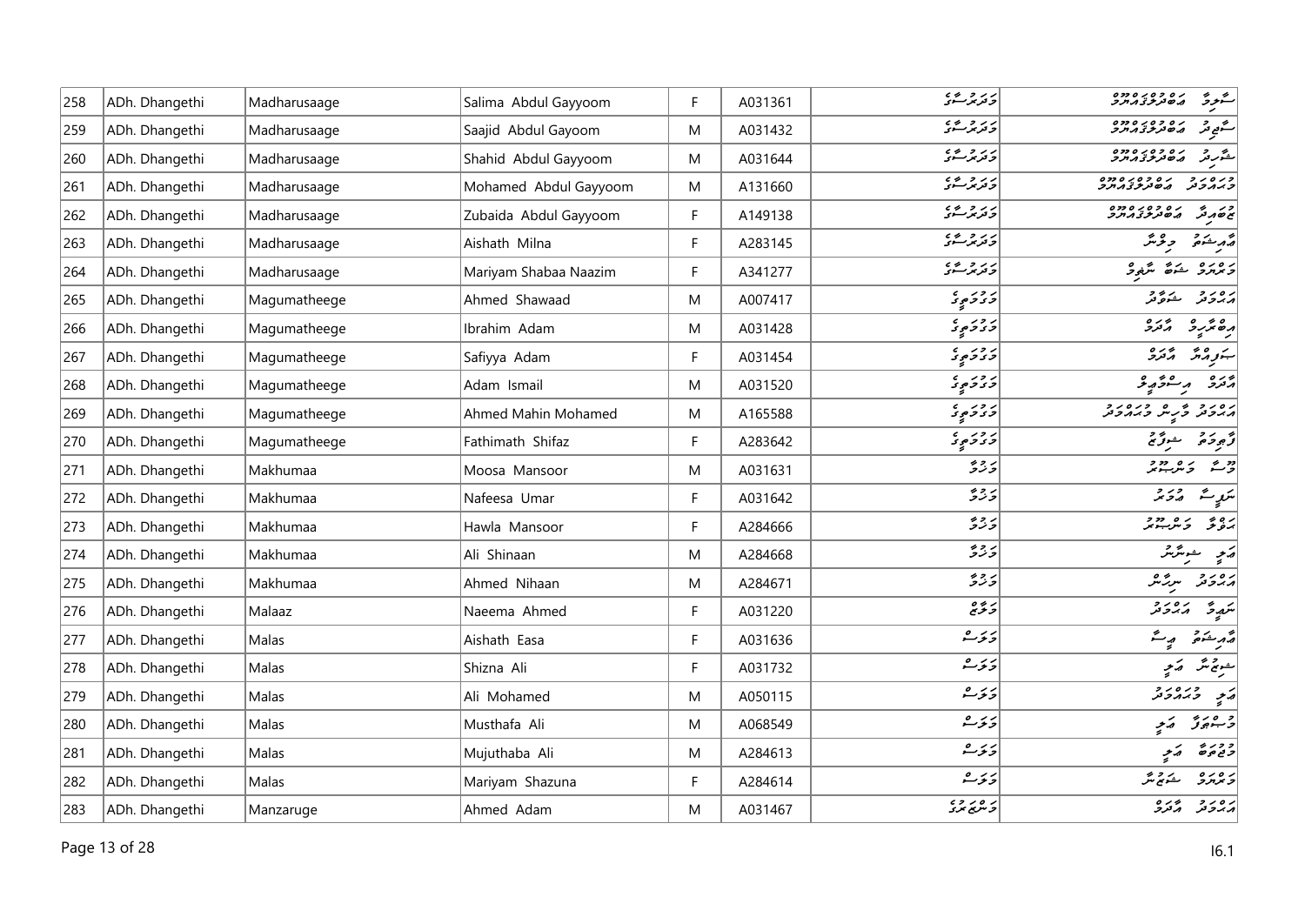| 284 | ADh. Dhangethi | Manzaruge | Mohamed Afeef      | M  | A031568 | ر ۵ ر و ،<br>تر شریح مور           | <i>בנ</i> סנב ה' הרבי                         |
|-----|----------------|-----------|--------------------|----|---------|------------------------------------|-----------------------------------------------|
| 285 | ADh. Dhangethi | Manzaruge | Saudulla Hussain   | M  | A082835 | ر ۵ ر د ۷<br><del>ر</del> سربح مرد | حقيقه الله بم تكهر مثل                        |
| 286 | ADh. Dhangethi | Manzaruge | Zareena Moosa      | F. | A166884 | ر ہ ر د ،<br>ترس پر                | ىم يېڭر ئ <sup>وس</sup> گە                    |
| 287 | ADh. Dhangethi | Manzaruge | Aishath Haneef     | F. | A284284 | ر ۵ پر د ۷<br>تر مربع مرد          | ۇرخۇ ئىبۇ                                     |
| 288 | ADh. Dhangethi | Manzil    | Rugiyya Umar       | F  | A031639 | ئەشرىر ۋ                           | כ פי כן כן<br>תוצמת ומכית                     |
| 289 | ADh. Dhangethi | Manzil    | Abdulla Fuwaz      | M  | A031778 | ۇ ئىرى پى                          | <mark>برە ت</mark> راللە<br>و پر د<br>تر تو م |
| 290 | ADh. Dhangethi | Marble    | Azim Adam          | M  | A031585 | وەء                                | پور ہ<br>مرکز<br>وشفونه                       |
| 291 | ADh. Dhangethi | Marble    | Fathimath Seeneez  | F  | A031611 | ≉ه و<br>تر <i>ه</i> پ              | و در د<br>ترجو څخه<br>سوسرچ                   |
| 292 | ADh. Dhangethi | Mars      | Hassan Ibrahim     | M  | A031783 | ۇ بر م                             |                                               |
| 293 | ADh. Dhangethi | Meadows   | Khadeeja Adam      | F  | A031617 | 282                                | ترى <sub>مى</sub> قىچ<br> <br>ەرگەر           |
| 294 | ADh. Dhangethi | Meadows   | Hassan Ibrahim     | M  | A031670 | ې ده<br>حرکام                      |                                               |
| 295 | ADh. Dhangethi | Meenaaz   | Haseena Umar       | F  | A031733 | جٍسَّع                             | و ر و<br>در ژ بر<br>ىز سەمىگە<br>ئە           |
| 296 | ADh. Dhangethi | Minaa     | Fathimath Sibana   | F  | A031658 | لحريقه                             | ژودو سفتر                                     |
| 297 | ADh. Dhangethi | Monalaaz  | Mahmood Aboobakuru | M  | A031570 | پر پر پر ہ<br>خ <i>سر پڑ</i> ہے    | 77/27/<br>ر ه دد د<br>تربر تر تر              |
| 298 | ADh. Dhangethi | Monalaaz  | Mariyam Mizna      | F  | A162909 | بىز بەر بەرە<br>جەنىرى <i>تى</i> ج | ويوبره<br>حەنۇرىتىر<br>—                      |
| 299 | ADh. Dhangethi | Monalaaz  | Ibrahim Farushan   | M  | A284291 | بر بر پر ہ<br>حر سر پر پر          | ۇ ئرىشەشر<br>ەرھەترىر <sup>ى</sup>            |
| 300 | ADh. Dhangethi | Mudhinge  | Abdulla Imad       | M  | A031451 | وتورهرته                           | <mark>برء تر</mark> الله<br>ەرگەر             |
| 301 | ADh. Dhangethi | Mudhinge  | Ibrahim Adam       | M  | A031452 | 3 مرمر<br>م                        | پور ہ<br>مرکز<br>ە ھەترىرى<br>برھەترىرى       |
| 302 | ADh. Dhangethi | Mudhinge  | Ahmed Adam         | M  | A031455 | وترشر                              | ەرەرە<br>پور ہ<br>مرکز ژ                      |
| 303 | ADh. Dhangethi | Mudhinge  | Aishath Aboobakuru | F  | A031552 | وترشر                              | 77777<br>پر<br>درگرد شومی                     |
| 304 | ADh. Dhangethi | Mudhinge  | Sameera Aboobakuru | F  | A031555 | 3 مرمر<br>م                        | سەچەتتىر<br>77/77/7                           |
| 305 | ADh. Dhangethi | Mudhinge  | Ali Adam           | M  | A040150 | ۇىرىرى                             | أەسم أورد                                     |
| 306 | ADh. Dhangethi | Mudhinge  | Maeesha Mohamed    | F  | A154932 | و مرسمهٔ                           | خەيشە<br>و رە ر د<br><i>د بر</i> گرىز         |
| 307 | ADh. Dhangethi | Mudhinge  | Khadheeja Adam     | F  | A284220 | وترشر                              | رَ مَرِيَّے<br>ر<br>ەرگەر                     |
| 308 | ADh. Dhangethi | Mudhinge  | Hussain Adam       | M  | A284221 | وترشحه                             | جر شهر شهر محمده<br>پر شهر شهر محمد           |
| 309 | ADh. Dhangethi | Mudhinge  | Fathimath Shimla   | F  | A284222 | 3 مرمر<br>م                        | توجوجو الشوفانخر                              |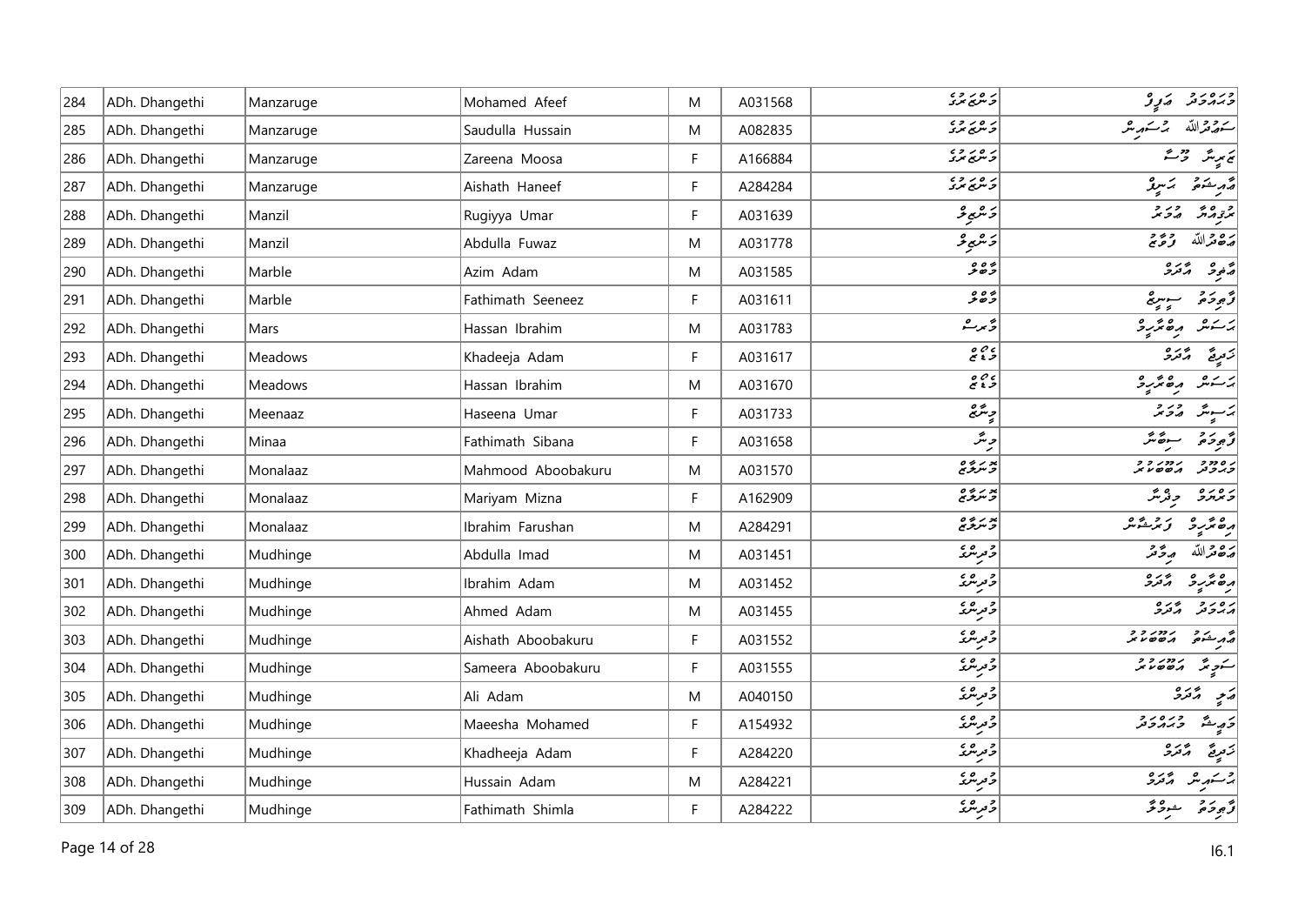| 310 | ADh. Dhangethi | Mureedhuge     | Abdulla Ibrahim          | Μ  | A023187 | د<br>تر موتری                  | ەھ ترىرى<br>وكافرالله                        |
|-----|----------------|----------------|--------------------------|----|---------|--------------------------------|----------------------------------------------|
| 311 | ADh. Dhangethi | Mureedhuge     | Ahmed Fuad               | M  | A024049 | و مردر و د<br>تر مردر د        | ره رو و وو<br><mark>دبرونر وم</mark> تر      |
| 312 | ADh. Dhangethi | Mureedhuge     | Ali Fahumy               | M  | A031000 | ته سر د بر<br>  ته سر سر د     | پر نور تر                                    |
| 313 | ADh. Dhangethi | Mureedhuge     | Fathimath Abdul Rahman   | F. | A031431 | تر بر تر د<br>  تر بر تر د     | ره ده ده ده و<br>ءِ سر و<br>ترجو حو          |
| 314 | ADh. Dhangethi | Mureedhuge     | Ashfagu Abdulla          | Μ  | A031521 | و پر و ،<br> و پر تر د         | برجوتر بره قرالله                            |
| 315 | ADh. Dhangethi | Mureedhuge     | Saamath Abdulla          | F  | A031522 | د<br>تر بر تر د                | تحرير مكافرالله                              |
| 316 | ADh. Dhangethi | Mureedhuge     | Aishath Shaziyya         | F  | A031525 | و<br>تر مړندگی                 | شەم پر پر<br>و مر شو د<br>مر                 |
| 317 | ADh. Dhangethi | Mureedhuge     | Mohamed Shaugee          | M  | A031526 | د مرور د<br>کو موفرو           | ورەر د شەرىخ                                 |
| 318 | ADh. Dhangethi | Mureedhuge     | Fathimath Shaiha         | F. | A273692 | د په ده<br>د مړندو             | وُجِرْحَمْ شَهْرِبُّ                         |
| 319 | ADh. Dhangethi | Mureedhuge     | Fathimath Azmy           | F  | A283726 | د<br>و مرترو                   | تجوجو ويجح                                   |
| 320 | ADh. Dhangethi | Mureedhuge     | Aminath Aroosha          | F. | A283727 | ته سر د بر<br>  ته سر سر د     | أرمره<br>پر جو شہر<br>م <i>ر</i> جو شہ       |
| 321 | ADh. Dhangethi | Mureedhuge     | Mariyam Azza             | F  | A283731 | و مرتر د<br>تو مرتر د          | ر ه بر ه<br><del>د</del> بربرگ<br>ر ه د      |
| 322 | ADh. Dhangethi | Naadhee        | Ahmed Azraf              | Μ  | A019762 | انتزمدٍ                        | پرور و<br>بر 2 بر 2<br>در مع مرتو            |
| 323 | ADh. Dhangethi | Naadhee        | Rahuma Ali               | F  | A284392 | ىتزەر                          | أترزؤ أربح                                   |
| 324 | ADh. Dhangethi | Naseemee Villa | Naseema Mohamed          | F  | A031497 | ىئەسىپ <sub>ى</sub> رىدۇ.<br>س | انرىسوم دىرەرد                               |
| 325 | ADh. Dhangethi | Naseemee Villa | Adam Hussain             | Μ  | A031704 | ىئەسىرە بۇ<br>ئىستىقىنىڭ       | دره در حمد شر                                |
| 326 | ADh. Dhangethi | Naseemee Villa | Hassan Adam              | M  | A284406 | ىئرسوچە بۇ<br>ئىستىق ئى        | برسەش ئەترو                                  |
| 327 | ADh. Dhangethi | Naseemee Villa | Khadheeja Adam           | F. | A284407 | ىئرسوچە بۇ ئە                  | تزميعٌ = مرکزو                               |
| 328 | ADh. Dhangethi | Naseemee Villa | Mohamed Adam             | M  | A284408 | ىئرسوچە بۇ<br>سىستىم           | ورەر د درە<br><i>دېد</i> رونر م <i>ر</i> ترو |
| 329 | ADh. Dhangethi | Nashaath       | Mohamed Rasheed          | Μ  | A031667 | ىر شەر<br>سۇپىشىمى             | ورەرو بەيدۇ                                  |
| 330 | ADh. Dhangethi | Nasru          | Abdulla Hassan           | Μ  | A031490 | ىئەت قىر                       | رەقراللە برىكە                               |
| 331 | ADh. Dhangethi | Nasru          | Maishara Abdulla         | F  | A329620 | ىئەرمىقر                       | ترمشكر مكافرالله                             |
| 332 | ADh. Dhangethi | Nedhunge       | Adam Abdulla             | M  | A031550 | ے ج م ۽<br>سرپرسر <sub>ک</sub> | وره ره والله                                 |
| 333 | ADh. Dhangethi | Neel Villa     | Abdul Latheef Aboobakuru | M  | A031630 | سروگروگر                       | גם כסג כדור כב<br>הסתח כתב הססט ב            |
| 334 | ADh. Dhangethi | Neel Villa     | Shifana Abdul Latheef    | F  | A284606 | سروگروگر                       | د و ده ده ده د و د                           |
| 335 | ADh. Dhangethi | Neel Villa     | Khadeeja Abdul Latheef   | F  | A284607 | سروگروگر                       | زېږمځ مەمەم دەر ۋ                            |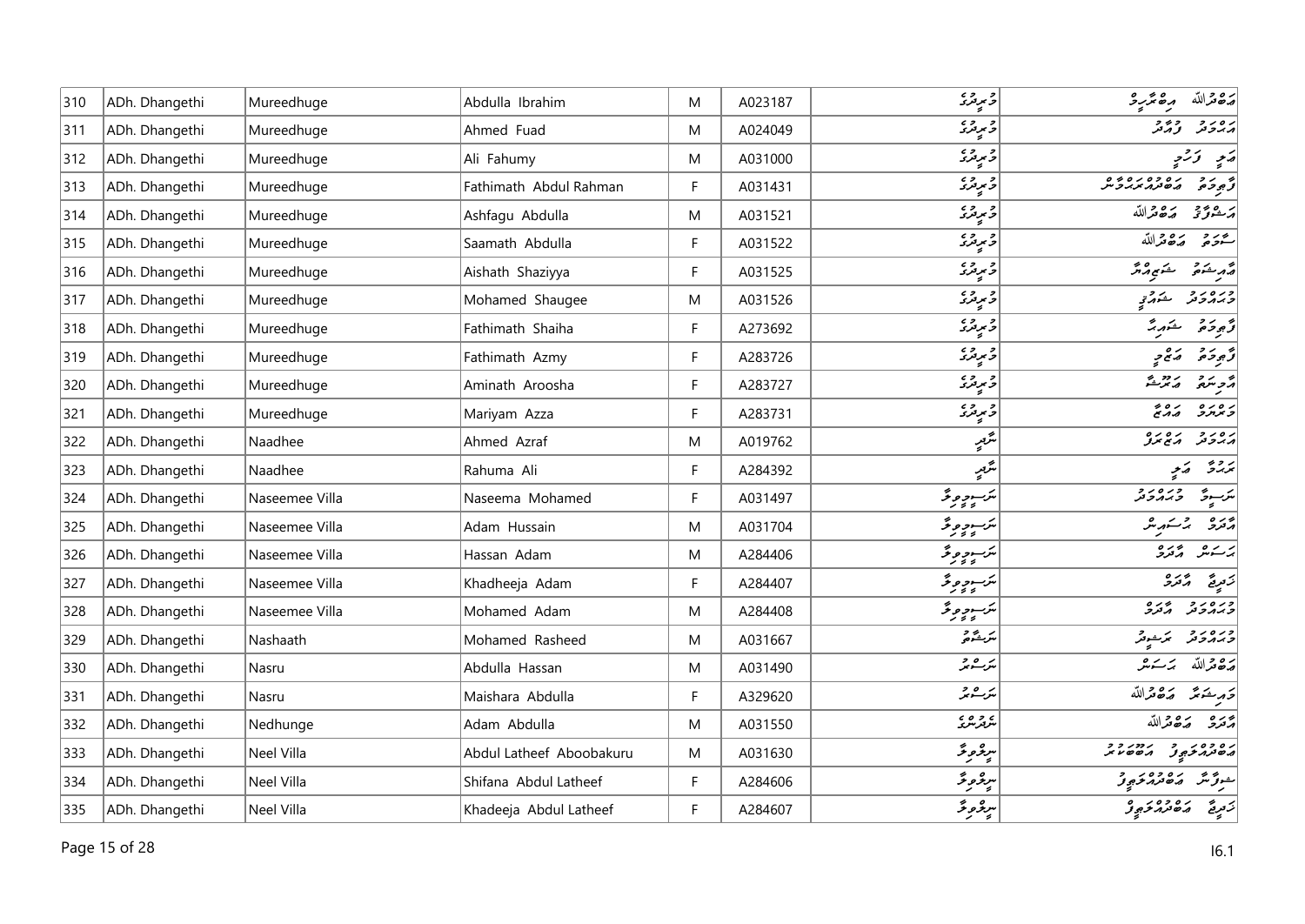| 336 | ADh. Dhangethi | Nees        | Hamida Ismail       | F. | A031582 | سريہ              | يُرومُ مِنْ وُمُوَ و                       |
|-----|----------------|-------------|---------------------|----|---------|-------------------|--------------------------------------------|
| 337 | ADh. Dhangethi | <b>Nees</b> | Ahmed Abdulla       | Μ  | A284521 | اسريفر<br>ا       | برەرد برە دالله                            |
| 338 | ADh. Dhangethi | Nishaathu   | Asifa Abdul Gadir   | F  | A031653 | سرىشگە<br>س       | ر ده ده ده ده در د<br>مسر د ماه مرکز در مر |
| 339 | ADh. Dhangethi | Nishaathu   | Fathmath Anwar      | F. | A284680 | سرڪرم             | بر 2 پر د<br>و مرد د<br>تر مرد مر          |
| 340 | ADh. Dhangethi | Nishan      | Azeema Hassan       | F  | A031534 | اسریشمبر<br>پ     |                                            |
| 341 | ADh. Dhangethi | Nishan      | Hussain Ali         | M  | A032488 | اسريقيقر          | رحسكر محر                                  |
| 342 | ADh. Dhangethi | Nishan      | Aminath Rashfa      | F  | A273704 | سرىشەشر           | المرد منه المستقبل<br>المرد منه المستقبل   |
| 343 | ADh. Dhangethi | Nishan      | Mariyam Rifqa       | F  | A283886 | سرىشەش            | دەرە بروتى                                 |
| 344 | ADh. Dhangethi | Noo ali     | Ahmed Mufeed        | Μ  | A031453 | ابتهمز            | ړ د د وړ تر                                |
| 345 | ADh. Dhangethi | Noohiri     | Nazima Aboobakuru   | F  | A031675 | چیز سه<br>سربر    | 77777<br>سَّنْجِرْ شَ                      |
| 346 | ADh. Dhangethi | Noohiri     | Fathimath Shidumeen | F  | A151522 | چیز سه<br>سربر    | وٌجوحَ حو<br>مشوقر <sub>کتو</sub> مگر      |
| 347 | ADh. Dhangethi | Noohiri     | Ahmed Shameeh       | M  | A284565 | چژبر سر<br>سر     | ڪو پر<br>حکو<br>پروژبر                     |
| 348 | ADh. Dhangethi | Noohiri     | Moosa Ismail        | Μ  | A284566 | چیز<br>سربر       | وڪوڻو<br> چەسىئە                           |
| 349 | ADh. Dhangethi | Noolight    | Yoosuf Ibrahim      | M  | A031425 | ترىخەرچ           | ەر ھەئرىر <sup>ە</sup><br>دد بره<br>مرسسو  |
| 350 | ADh. Dhangethi | Noolight    | Fathuhiyya Adam     | F  | A031427 | يز <sub>كرم</sub> | נים המידה ומינים<br>צים המידה ומינים       |
| 351 | ADh. Dhangethi | Noolight    | Fazeena Yoosuf      | F  | A031458 | تتزوره            | ۇ <sub>يىچ</sub> ىئر ب <sup>و</sup> ر جۇ   |
| 352 | ADh. Dhangethi | Noolight    | Amir Ibrahim        | M  | A031505 | ترىخەرچ           | أيجر بمره يزير                             |
| 353 | ADh. Dhangethi | Noolight    | Ilhama Yoosuf       | F  | A031512 | ترىخەرچ           | بروتریخ<br>دد حره<br>در سور                |
| 354 | ADh. Dhangethi | Noolight    | Fazuna Yoosuf       | F  | A031514 | ترىخەرچ           | ىر جەشىر تەرجىق                            |
| 355 | ADh. Dhangethi | Noolight    | Hussain Fahmee      | Μ  | A031561 | ترىخەرچ           | يز سكر شكر الوكرمي                         |
| 356 | ADh. Dhangethi | Noolight    | Ahmed Saleem        | M  | A095154 | ترىخەرچ           | رەرد ئوۋ                                   |
| 357 | ADh. Dhangethi | Noolight    | Shazuna Yoosuf      | F  | A162757 | ترىخەرچ           | شەۋرىگە جۇ جۇ                              |
| 358 | ADh. Dhangethi | Noolight    | Shizuna Yoosuf      | F  | A283452 | ترىخەرچ           | شوچ مگر در دو<br>م                         |
| 359 | ADh. Dhangethi | Noolight    | Hussain Fahudu      | M  | A283455 | ترزره             | يزحكموننس وترفر                            |
| 360 | ADh. Dhangethi | Noolight    | Hawwa Fazula        | F  | A283458 | ترىخەرچ           | رەپە زەپ                                   |
| 361 | ADh. Dhangethi | Noolight    | Mariyam Riyasa      | F  | A283462 | ترىخەرچ           | במתכנית את                                 |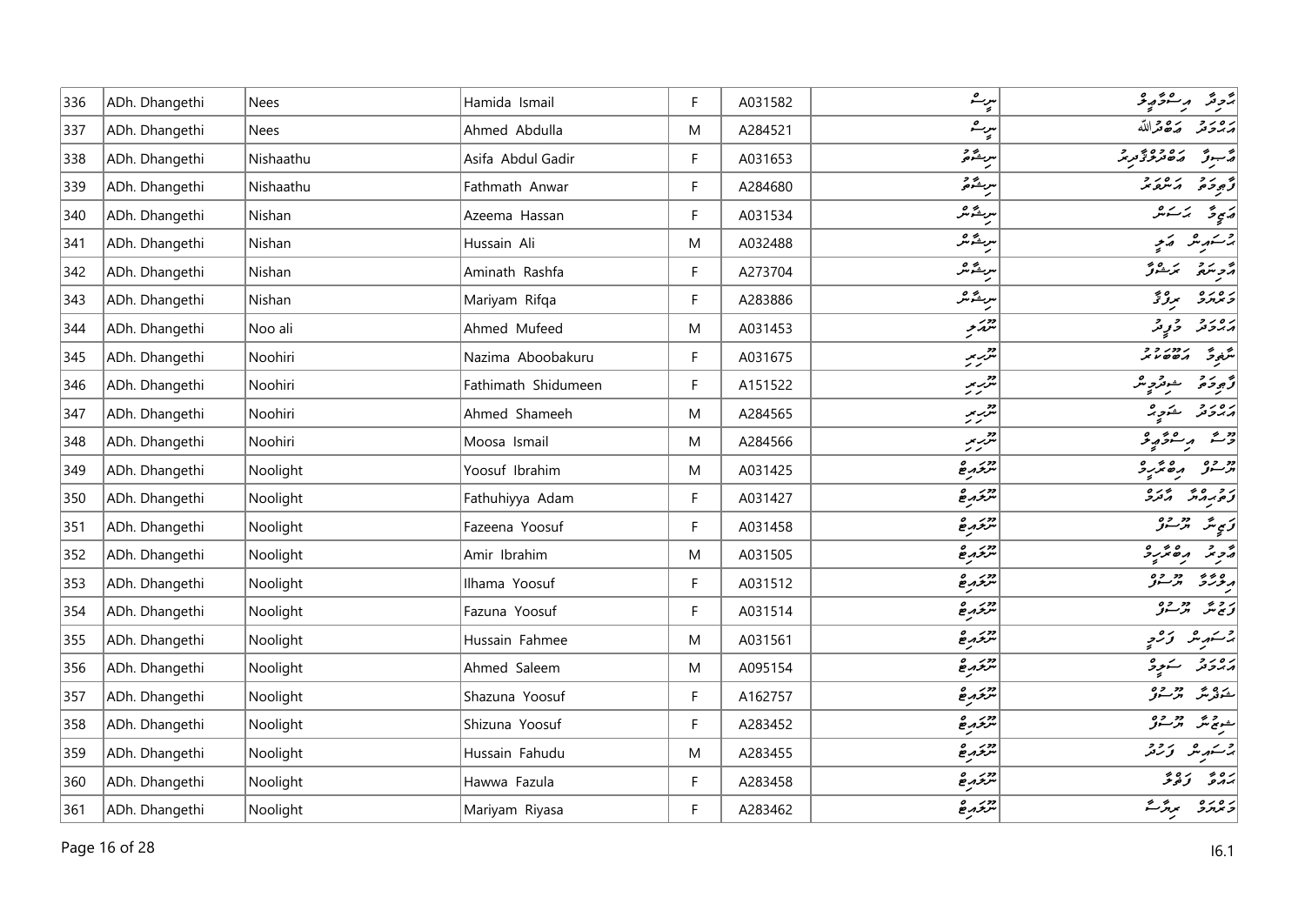| 362 | ADh. Dhangethi | Noolight        | Aishath Rifasha       | F           | A329615 | تروره                                          |                                                               |
|-----|----------------|-----------------|-----------------------|-------------|---------|------------------------------------------------|---------------------------------------------------------------|
| 363 | ADh. Dhangethi | Noolight        | Aishath Sadhuma Saeed | F           | A374500 | ترىخەرچ                                        |                                                               |
| 364 | ADh. Dhangethi | Noomarage       | Mohamed Ismail        | M           | A031426 | وور بر پر<br>سرچ مر <sub>ک</sub>               |                                                               |
| 365 | ADh. Dhangethi | Noomarage       | Mahir Mohamed         | M           | A031524 | وور پر پر<br>سرچ موی                           | و رە ر د<br>تر پروتر<br>ۇر بۇ                                 |
| 366 | ADh. Dhangethi | Nooraanee Villa | Aminath Mohamed       | F           | A031499 | يزىر<br>سرىر سرە مۇ                            | הקייטה בגופניה                                                |
| 367 | ADh. Dhangethi | Nooraanee Villa | Wadeefa Mohamed       | F           | A031687 | يزىر<br>سرىر سرە مۇ                            | ر مورگر<br>ح <i>افی</i> تر<br>و ره ر د<br>تر پر ژمر           |
| 368 | ADh. Dhangethi | Nooraanee Villa | Musthafa Mohamed      | M           | A034379 | ترىژىپر <sub>ىرى</sub> گە                      | و رە ر د<br>تر <i>پر</i> و تر<br>د مەردىپى<br>ج               |
| 369 | ADh. Dhangethi | Nooranmaage     | Abdul Hadhee Ahmed    | M           | A011635 | دد بر ۵ پر پر<br>سرپرسرچر                      | גם כפי <sub>ק</sub> בר בריק                                   |
| 370 | ADh. Dhangethi | Nooranmaage     | Safiyath Ahmed        | F           | A031357 | دد بر ۵ پر پر<br>سرچر سرچر <sub>ک</sub>        | گروه پره دو                                                   |
| 371 | ADh. Dhangethi | Nooranmaage     | Abdul Jaleel Ahmed    | M           | A031359 | دد ر ه و ،<br>سرپرسر <del>د</del> د            | ره وه در و در و<br>پرهنرنوچ پر پر کردند                       |
| 372 | ADh. Dhangethi | Nooranmaage     | Abdul Wahhab Ahmed    | M           | A031551 | دور ه د »<br>سرپرسرچر                          | ره وه ره ده مدر د<br>په هنرمو در مدر در                       |
| 373 | ADh. Dhangethi | Nooranmaage     | Mariyam Ismail        | $\mathsf F$ | A031683 | دد بر ۵ پر پر<br>سرپر سرچر <sub>ک</sub>        | במתכ גיילקיל                                                  |
| 374 | ADh. Dhangethi | Nooranmaage     | Ali Rayyaan           | M           | A341280 | دد بر ۵ پر پر<br>سرپرسرچر                      | ב בחתית                                                       |
| 375 | ADh. Dhangethi | Noovilaage      | Abdulla Adam          | M           | A031360 | دو پر پر<br>متر <sub>فع</sub> ر پر             | ەھىراللە<br>پور ہ<br>مرکز                                     |
| 376 | ADh. Dhangethi | Noovilaage      | Fayaz Adam            | M           | A031699 | دد<br>متر <sub>جو</sub> بحری                   | ى پۇيە<br>پور ہ<br>مرکزو                                      |
| 377 | ADh. Dhangethi | Noovilaage      | Ibrahim Ihsaan        | M           | A283224 | دد پر پر<br>سر <sub>گر</sub> بر                | ەيدىشقىر<br>دەندىر                                            |
| 378 | ADh. Dhangethi | Novaara         | Khadeeja Moosa        | F           | A031786 | بیر پر پر<br>سرچ بئر                           | زَمْرِيحٌ<br>دو مشر                                           |
| 379 | ADh. Dhangethi | Ocean Villa     | Maryam Mohamed        | F           | A031422 | ە ئەيە ئىس <i>رى</i> ئە                        | ر ه ر ه<br><del>د</del> بربرو<br>و ره ر و<br><i>و پر</i> و تر |
| 380 | ADh. Dhangethi | Ocean Villa     | Zidhuna Hassan        | F           | A031558 | ە ئەنە ئى <sub>رىم</sub> ۇ                     | پر قریبر کے کے مگر                                            |
| 381 | ADh. Dhangethi | Penzy Maage     | Ahmed Easa            | M           | A044775 | ئۇنترىپو ئەتر                                  | پرورو په مخ                                                   |
| 382 | ADh. Dhangethi | Raiyvilaage     | Saeeda Ibrahim        | $\mathsf F$ | A031436 | ره<br>بر <sub>حو</sub> مونور                   | دە ئەرو<br>سەرپەتتر                                           |
| 383 | ADh. Dhangethi | Raiyvilaage     | Aishath Samiya        | F           | A031437 | بره و پ <sup>ر</sup> ي<br>مر <sub>گ</sub> ورگر | سەُّرىر<br>ر<br>در در شومی                                    |
| 384 | ADh. Dhangethi | Raiyvilaage     | Ibrahim Adam          | M           | A031528 | ره وي<br>مر <sub>حو</sub> مونځو <sub>ک</sub>   | پور ہ<br>مرتزو<br>ە ھەترىر <sup>ە</sup>                       |
| 385 | ADh. Dhangethi | Raiyvilaage     | Samil Ibrahim         | M           | A031529 | ىرە ھەتىي<br>ئىرقۇمۇتى                         | سەمەبۇ<br>برە ئۆرۈ                                            |
| 386 | ADh. Dhangethi | Raiyvilaage     | Mariyam Saniya        | F           | A031532 | ره وي<br>تر <sub>م</sub> وغور                  | سەّسىد<br>ر ه ر ه<br><del>و</del> بربرو                       |
| 387 | ADh. Dhangethi | Raiyvilaage     | Saany Ibrahim         | F           | A273694 | بره و پر ،<br>مر <sub>حو</sub> مونځر           | شهر م <i>وشرد</i>                                             |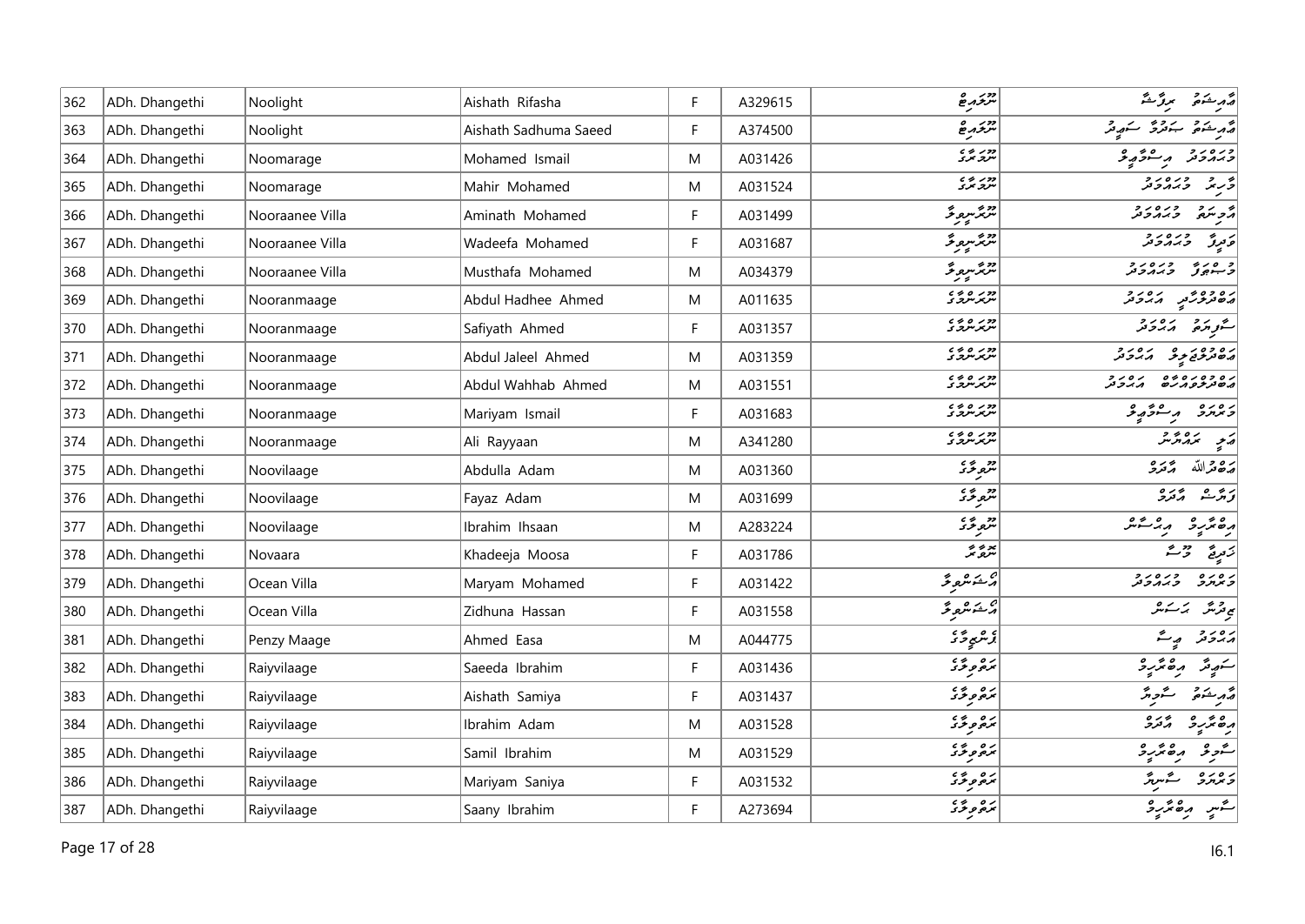| 388 | ADh. Dhangethi | Raiyvilaage | Saliya Ibrahim         | F  | A283762 | ره<br>تر <sub>ح</sub> و و څر                  | ە ھەترىرى<br>برھەترىرى<br>سەّمەر                        |
|-----|----------------|-------------|------------------------|----|---------|-----------------------------------------------|---------------------------------------------------------|
| 389 | ADh. Dhangethi | Raiyvilaage | Shahidha Ibrahim       | F. | A283763 | ىر <i>ھ</i><br>ئىر ھومۇ ئى                    | ە ھەترىر <i>ە</i><br>ڪُ <sub>مر</sub> تگر               |
| 390 | ADh. Dhangethi | Raiyvilaage | Shahid Ibrahim         | M  | A283765 | ر ه<br>بر <sub>گ</sub> ورځۍ                   | رە ئۈرۈ<br>ىشەر بىر<br>ب                                |
| 391 | ADh. Dhangethi | Raiyvilaage | Ibrahim Shafiu         | M  | A283767 | برە و ڈی                                      | دە ئەرە<br>ڪُوپر                                        |
| 392 | ADh. Dhangethi | Ranfas      | Hameed Ismail          | M  | A031587 | برەپر مە                                      | ەرسىۋەپەيجە<br>برَحٍة تر                                |
| 393 | ADh. Dhangethi | Ranfas      | Zeena Mohamed          | F  | A031615 | ىر ھ <sub>ى</sub> ز م                         | ېپېژ<br>و رە ر د<br><i>د بر</i> گرىز                    |
| 394 | ADh. Dhangethi | Ranfas      | Fathmath Reema         | F  | A273727 | ىر ھ <sub>ى</sub> ز م                         | سمرچ<br>ۇ بو ئەم                                        |
| 395 | ADh. Dhangethi | Rangali     | Ali Rasheed            | M  | A031907 | برەر                                          | أركمني المخرجين وتحر                                    |
| 396 | ADh. Dhangethi | Rangali     | Khadeeja Risha Mohamed | F  | A159969 | ىر شرىخە خە                                   | رَسٍ پ <sup>ر درور</sup> د                              |
| 397 | ADh. Dhangethi | Rankokaa    | Fathimath Suha         | F  | A237103 | ر 20 پر پر<br>مرس                             | و المعرفة المستر                                        |
| 398 | ADh. Dhangethi | Rankokaa    | Aishath Siyana         | F  | A313554 | ر 20 پر پر<br>مرس                             | سەدىگە<br>و مر شده<br>د کرمشوه                          |
| 399 | ADh. Dhangethi | Redium      | Adam Moosa             | M  | A031792 | بموبرد                                        | یز رہ<br>درگر<br>دو مح                                  |
| 400 | ADh. Dhangethi | Relax       | Yoosuf Ibrahim         | M  | A031434 | برېژم گ                                       | ەر ھەترىر 3<br>ر<br>دد و ه<br>در سور                    |
| 401 | ADh. Dhangethi | Relax       | Waheeda Adam           | F  | A031442 | بربۇر مە                                      | پر ہ<br>مرمرو<br>ر<br>حربه پیش                          |
| 402 | ADh. Dhangethi | Relax       | Areef Yoosuf           | M  | A031533 | ېرىۋىر شە                                     | ەئىمىرى<br>دد وه                                        |
| 403 | ADh. Dhangethi | Relax       | Yameen Yoosuf          | M  | A031672 | ېرىۋىر شە                                     | ېژ <sub>چ</sub> بىر<br>در مشرو                          |
| 404 | ADh. Dhangethi | Relax       | Sahuza Yoosuf          | F  | A283880 | برېږه شه                                      | سەرىج<br>دد وه<br>در سور                                |
| 405 | ADh. Dhangethi | Reyvilaage  | Muawiyath Rasheed      | M  | A031671 | پر <sub>حر</sub> پر<br>  <del>ب</del> ر حر بر | وړ ورکو کرشونگر                                         |
| 406 | ADh. Dhangethi | Reyvilaage  | Ali Naseer             | M  | A031688 | ر،<br>تر <sub>حو</sub> تری                    | أوسمع الكرسبوس                                          |
| 407 | ADh. Dhangethi | Rikaaz      | Aminath Shayaz         | F  | A031695 | بىرىدى<br>بىر                                 | أأرسم<br>ر پر د<br>مشوہری                               |
| 408 | ADh. Dhangethi | Rikaaz      | Aishath Reesha Ramzee  | F  | A283643 | برتده<br>سرتناسی                              | وأرشكم بريش بروم                                        |
| 409 | ADh. Dhangethi | Roashaneege | Faiga Umar             | F  | A031700 | لتحريثه يبرع                                  | $\frac{1}{2}$ $\frac{1}{2}$ $\frac{2}{3}$ $\frac{3}{2}$ |
| 410 | ADh. Dhangethi | Roashaneege | Mohamed Fazal          | M  | A284115 | ئۇيغۇمىيە ئە<br>                              | ورەرو رەھ<br>ورەرونى تى                                 |
| 411 | ADh. Dhangethi | Rose Mead   | Solih Abdulla          | M  | A031606 |                                               | ەھىراللە<br>يتمور                                       |
| 412 | ADh. Dhangethi | Saanaa      | Ashida Abdul Kareem    | F  | A031597 | ئەشر                                          | ره وه ر<br>پره ترو ريږو<br>د گر شد قر                   |
| 413 | ADh. Dhangethi | Saanaa      | Ahmed Mujthaba         | M  | A031598 | ئەئىر                                         | ره رو وه ره<br>درگر وق                                  |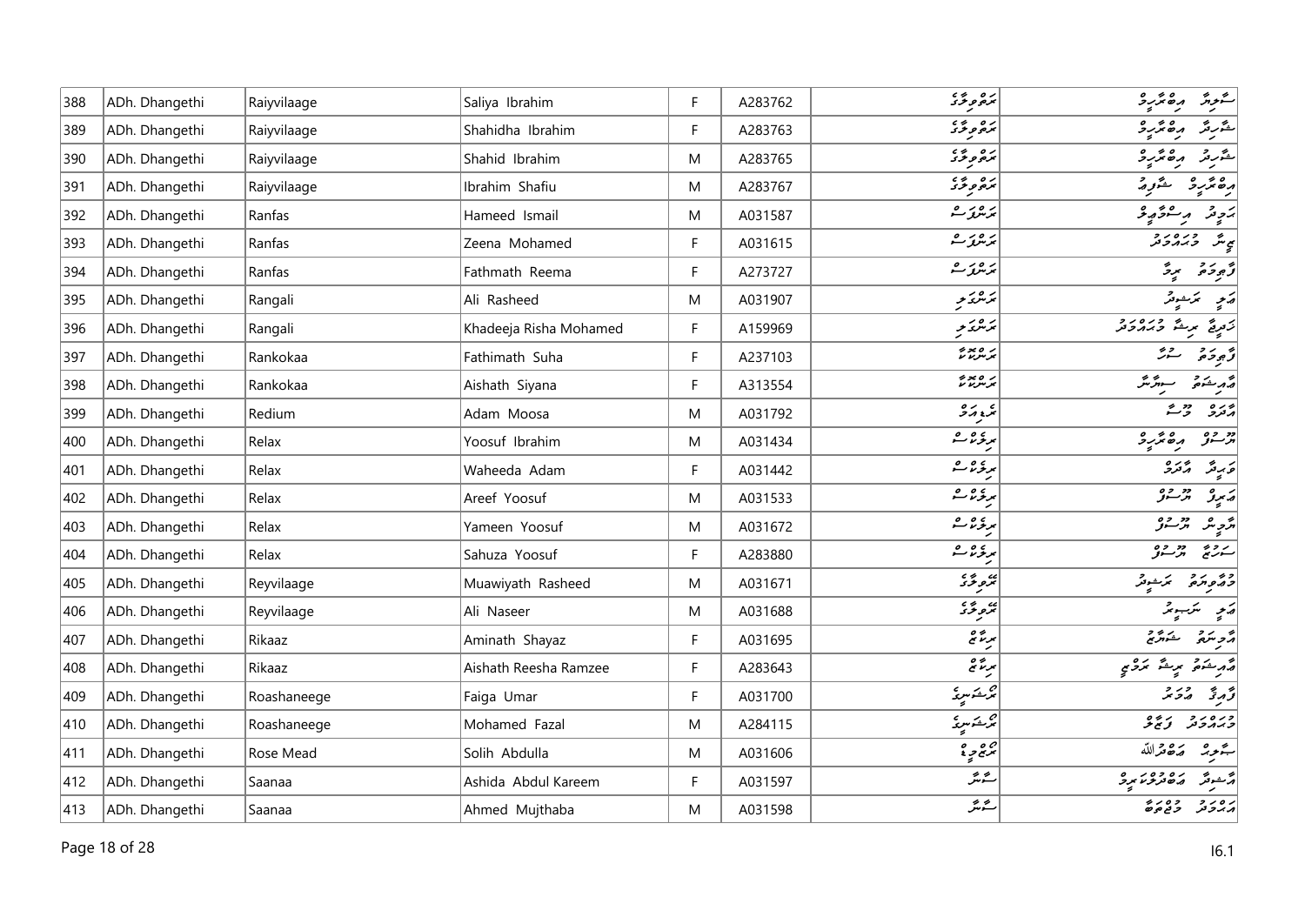| 414 | ADh. Dhangethi | Saanaa      | Aminath Abdul Kareem        | F         | A284413 | ئەشر                                                                   | י מי הסיפר בי הסיפר בי היי בי היי בי היי בי היי בי היי בי היי בי היי בי היי בי היי בי היי בי היי בי היי בי היי<br>היי בי היי היי בי היי בי היי היי בי היי בי היי בי היי בי היי בי היי בי היי בי היי בי היי בי היי בי היי בי היי  |
|-----|----------------|-------------|-----------------------------|-----------|---------|------------------------------------------------------------------------|----------------------------------------------------------------------------------------------------------------------------------------------------------------------------------------------------------------------------------|
| 415 | ADh. Dhangethi | Sabunameege | Ahmed Adam                  | M         | A009388 | سەھ ئىرىپە ئ                                                           | ג ס ג פ בי פי ס                                                                                                                                                                                                                  |
| 416 | ADh. Dhangethi | Sabunameege | Mohamed Adam                | M         | A026902 | سەھ ئىزىر ئ                                                            | ورەر د پرە<br><i>ج</i> ىرمەتر مەنزۈ                                                                                                                                                                                              |
| 417 | ADh. Dhangethi | Sabunameege | Ibrahim Rasheed Adam        | M         | A031702 | سەھ ئىرىپ                                                              | הפתק תיידת הנק                                                                                                                                                                                                                   |
| 418 | ADh. Dhangethi | Sabunameege | Saeed Adam                  | M         | A031754 | سەھ ئىزىر ئ                                                            | سكەر ئەر ئەر                                                                                                                                                                                                                     |
| 419 | ADh. Dhangethi | Sabunameege | Aboobakuru Shihan           | M         | A064635 | سەھ ئىزىر ئ                                                            |                                                                                                                                                                                                                                  |
| 420 | ADh. Dhangethi | Sabunameege | Aminath Adam                | F         | A138659 | ئەھ ئىز <sub>ىچە</sub> ئ                                               | ړ پر په ده د                                                                                                                                                                                                                     |
| 421 | ADh. Dhangethi | Saimaage    | Adam Hassan                 | ${\sf M}$ | A031633 | $rac{c}{s}$                                                            | ۇرۇ بەسكىر                                                                                                                                                                                                                       |
| 422 | ADh. Dhangethi | Saimaage    | Shaaheena Adam              | F         | A040553 | ستهروء                                                                 | شَرِيرٌ دُرُو                                                                                                                                                                                                                    |
| 423 | ADh. Dhangethi | Salaf       | Ahmed Moosa                 | ${\sf M}$ | A031677 | سەنزىق                                                                 | پره ده ده ش                                                                                                                                                                                                                      |
| 424 | ADh. Dhangethi | Salaf       | Mohamed Assad               | M         | A283893 | سەنزى                                                                  | כנסנכ הביניב                                                                                                                                                                                                                     |
| 425 | ADh. Dhangethi | Salaf       | Aminath Hudha               | F         | A283897 | سەنزىق                                                                 | أأروسهم الرقد                                                                                                                                                                                                                    |
| 426 | ADh. Dhangethi | Sana        | Abdul Kareem Hassan         | M         | A031690 | سەمىر                                                                  | גם כפי גם גבת                                                                                                                                                                                                                    |
| 427 | ADh. Dhangethi | Sana        | Mohamed Shafraaz            | ${\sf M}$ | A053853 | سەئىر                                                                  | وره رو ده وه<br><i>وبردونډ</i> شوربرج                                                                                                                                                                                            |
| 428 | ADh. Dhangethi | Sana        | Fathmath Sahana             | F         | A126346 | سەمىر                                                                  | ق بوجو سنرتش                                                                                                                                                                                                                     |
| 429 | ADh. Dhangethi | Sana        | Aishath Shifna Abdul Kareem | F         | A126347 | سەمىر                                                                  | ە ئەشكەر سورىتى ئەھەر <i>دىن ب</i> رە                                                                                                                                                                                            |
| 430 | ADh. Dhangethi | Sea Side    | Fathimath Moosa             | F         | A031579 | سوسئوره                                                                | توجوجو المحمد                                                                                                                                                                                                                    |
| 431 | ADh. Dhangethi | Sea Side    | Aminath Mohamed             | F         | A283469 | سەسىرد                                                                 | و دره دره در                                                                                                                                                                                                                     |
| 432 | ADh. Dhangethi | Sea Side    | Munawwar Mohamed            | ${\sf M}$ | A283470 | سوسكورة                                                                | כנסנכ כנסנכ<br>כייטגפיג כג'גכנג                                                                                                                                                                                                  |
| 433 | ADh. Dhangethi | Sea Side    | Asifa Mohamed               | F         | A283473 | سەسىردى                                                                | و رە ر د<br>تر پر تر تر<br>ۇ سوق                                                                                                                                                                                                 |
| 434 | ADh. Dhangethi | Sea Side    | Ahmed Mohamed               | M         | A283475 | سوسئوره                                                                | נפגב בנסגב<br>גגבע בגגבע                                                                                                                                                                                                         |
| 435 | ADh. Dhangethi | Shabaab     | Hussain Rasheed Ibrahim     | M         | A031800 | $\overset{\circ}{\circ} \overset{\circ}{\circ} \overset{\circ}{\cdot}$ | بر کے مر مرکب کر مرکب کر دی کر کر دی کر کر دی کر دی کر دی کر دی کر دی کر دی کر دی کر دی کر دی کر دی کر دی کر د<br>مرکز کر دیکھیل کر دی کر دی کر دی کر دی کر دی کر دی کر دی کر دی کر دی کر دی کر دی کر دی کر دی کر دی کر دی کر دی |
| 436 | ADh. Dhangethi | Shabaab     | Mohamed Shaameen            | ${\sf M}$ | A284287 | شەھ                                                                    | وره رو شگویش                                                                                                                                                                                                                     |
| 437 | ADh. Dhangethi | Shark       | Abdul Majeed Mahir          | M         | A031439 | ىشە بىر ر                                                              | ره وه د و ځر شک                                                                                                                                                                                                                  |
| 438 | ADh. Dhangethi | Shark       | Faheema Adam                | F         | A031538 | ىشە بىرىد                                                              | ترَرِدَّ " " دَرَدَّ                                                                                                                                                                                                             |
| 439 | ADh. Dhangethi | Shark       | Ahmed Mumthaz               | M         | A031539 | ىشە بىر ر                                                              | נסנכ כסשם<br>הגבה ככתב                                                                                                                                                                                                           |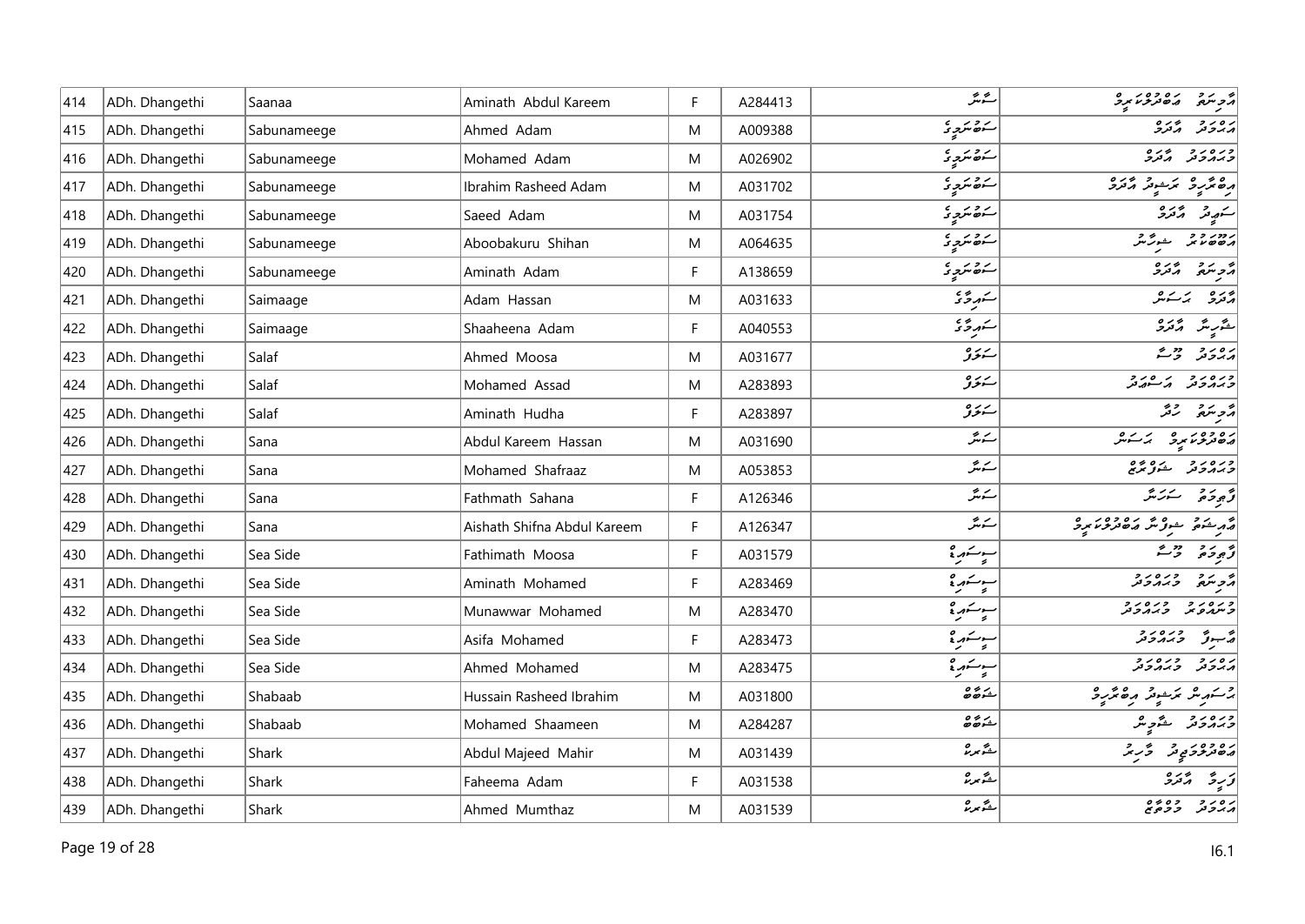| 440 | ADh. Dhangethi | Shark       | Hussain Adam            | M           | A039633 | شەمەر                        | جە ئەھرى ئەرە<br>ئەسكىرىش ئەرەر                   |
|-----|----------------|-------------|-------------------------|-------------|---------|------------------------------|---------------------------------------------------|
| 441 | ADh. Dhangethi | Shark       | Aminath Saayaa          | F           | A273712 | شتر مرر                      | $rac{2}{3}$<br>سە ئەرگە                           |
| 442 | ADh. Dhangethi | Shark       | Ali Rasheed             | M           | A283911 | مشمعره                       | أوسمح المحرسة وتمر                                |
| 443 | ADh. Dhangethi | Shark       | Fathimath Mohamed       | F           | A283912 | ىشە بىرىد                    | 31013 319                                         |
| 444 | ADh. Dhangethi | Shark       | Mariyam Nilma Hussain   | F.          | A330368 | ىشە بىرىد                    | במתב יישב ג' איתי                                 |
| 445 | ADh. Dhangethi | Snow        | Fareeda Adam            | F           | A031649 | مشرهير                       | وَ يَدِيرٌ مُرْتَدَةٌ                             |
| 446 | ADh. Dhangethi | Snow        | Fathimath Umar          | F.          | A031734 | سەيىر                        | و وده ودو                                         |
| 447 | ADh. Dhangethi | Snow White  | Abdulla Shiham          | M           | A010693 | ه مهم ده<br>سوسروره          | بره و الله شو <i>رد و</i><br>مصر الله             |
| 448 | ADh. Dhangethi | Sun Shine   | Hajara Hassan           | $\mathsf F$ | A031463 | سەنئەر بىر                   | <i>مجمع پر شک</i> ر                               |
| 449 | ADh. Dhangethi | Sun Shine   | Aminath Rizna           | F.          | A031464 | سەنئىرىشر                    | أأدجن المتحا                                      |
| 450 | ADh. Dhangethi | Sun Shine   | Asim Ibrahim            | M           | A031564 | سەنگەرىشەر بىر               |                                                   |
| 451 | ADh. Dhangethi | Sun Shine   | Aminath Eynaash         | F.          | A352683 | سەنىرىشەر بىر<br>س           | ر پر سر ک<br>ترويترة                              |
| 452 | ADh. Dhangethi | Sunny       | Siyama Aboobakuru       | F           | A010690 | سەمىر                        | سودگر<br>77777                                    |
| 453 | ADh. Dhangethi | Thaaj       | Abdulla Niyaz           | M           | A031752 | پچ ج<br>حو                   | مَدْهُ مَرْاللّه سِرْمَى                          |
| 454 | ADh. Dhangethi | Thahuthu    | Abdulla Shaffau Shaugee | M           | A112392 | ر ه د<br>مورم                | برە داللە خەم ئەم خىم تو                          |
| 455 | ADh. Dhangethi | Tharika     | Abdul Kareem Hussain    | M           | A031750 | ەئبرىد                       | גפינגודי ג' איתי                                  |
| 456 | ADh. Dhangethi | Thoathaage  | Thauheeda Ibrahim       | F.          | A031466 | ج ءِ ج<br>حوصي               |                                                   |
| 457 | ADh. Dhangethi | Thoathaage  | Nasreena Ibrahim        | F           | A031584 | ج ۾ ج<br>حو جو ب             | ره در مورد و<br>مونوبر مورد بر<br>مرع بر مورد برد |
| 458 | ADh. Dhangethi | Thoathaage  | Ahmed Imad              | M           | A047937 | ج ءِ ج<br>حوصي               | رور د پرځ د                                       |
| 459 | ADh. Dhangethi | Tokyo Villa | Hussain Solah           | M           | A010471 | ە<br>غ <sup>ە</sup> رىزموقە  | چە سەر سىدى بەر                                   |
| 460 | ADh. Dhangethi | Tokyo Villa | Ahmed Thalal            | M           | A010568 | ە<br>غ <sup>ىر</sup> ئىرمۇ   | رەر دىرە                                          |
| 461 | ADh. Dhangethi | Tokyo Villa | Mohamed Leevan Tholal   | M           | A160352 | ە<br>غ <sup>ىر</sup> مركز بۇ | ورەرو پەرە روۋ                                    |
| 462 | ADh. Dhangethi | Ufaa        | Mohamed Thoufeeq        | M           | A035731 | دوسمح                        | כנסנב נקבר                                        |
| 463 | ADh. Dhangethi | Usaa        | Ibrahim Aboobakuru      | M           | A031790 | رژیئر                        |                                                   |
| 464 | ADh. Dhangethi | Usaa        | Aslam Ibrahim           | M           | A124021 | رژیئر                        | $rac{1}{2}$                                       |
| 465 | ADh. Dhangethi | Vaagali     | Nazima Hussain          | F.          | A031519 | عَ نَحرِ                     | شَعْرِقَ بِرَّ سَنَ سَرِ                          |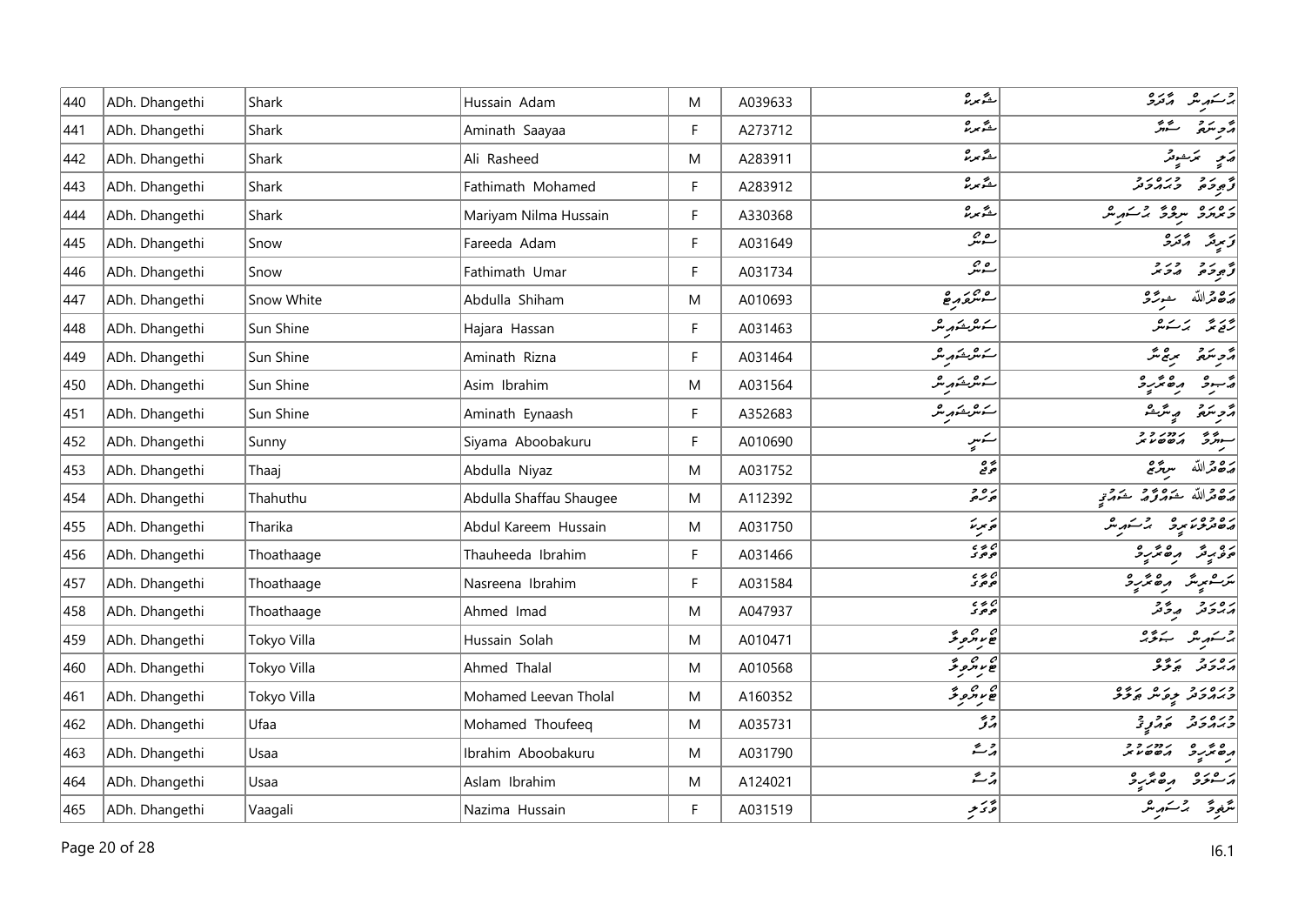| 466 | ADh. Dhangethi | Vaagali     | Mariyam Nasiha          | F | A080652 | عدّى محر                | پر ه پر ه<br>ىئرىبىدىز                                    |
|-----|----------------|-------------|-------------------------|---|---------|-------------------------|-----------------------------------------------------------|
| 467 | ADh. Dhangethi | Vaagali     | Fathimath Zaha Zuhoor   | F | A283560 | پی محر م                | و د د د د دود                                             |
| 468 | ADh. Dhangethi | Veevaru     | Haleema Ahmed           | F | A031419 | <sub>حو</sub> حه مر     | برَجِرةُ كَمَدَّدَتَر                                     |
| 469 | ADh. Dhangethi | Veevaru     | Hassan Majdee           | M | A031420 | <sub>عو</sub> عه تمر    | بر کے معرکب کر دیا جاتی ہے۔<br>برگستر کو محصولات          |
| 470 | ADh. Dhangethi | Veevaru     | Aishath Majdhee         | F | A031457 | <sub>عو</sub> عر تمر    | أشهر مشتمر وتحافي                                         |
| 471 | ADh. Dhangethi | Veevaru     | Khadeeja Majdee         | F | A283316 | و ځه نمر                | زَمِرِجٌ = وَقَعْرٍ                                       |
| 472 | ADh. Dhangethi | Veevaru     | Mariyam Majdee          | F | A283320 | <i>و ه</i> تر           | رەرە رور                                                  |
| 473 | ADh. Dhangethi | Veevaru     | Mohamed Rifau Majdee    | M | A283374 | <sub>عو</sub> عر تمر    | ورەرو بروو روپر                                           |
| 474 | ADh. Dhangethi | Veevaru     | Aishath Nashfa Nahid    | F | A331459 | جو ځر                   | ە ئەسكەم سەھۇم سەر ئىر                                    |
| 475 | ADh. Dhangethi | Venus       | Zulfa Adam              | F | A031650 | په پټر ک                | وه بو مصر و<br>  بح محر قر مرکز                           |
| 476 | ADh. Dhangethi | Venus       | Mohamed Moosa           | M | A031651 | ءِ سَرَتْہ              | و ره د د<br>د برگروتر                                     |
| 477 | ADh. Dhangethi | Venus       | Aminath Mohamed         | F | A284683 | <sub>حي</sub> سَر ٿ     | و ره ر و<br>تر پر ژ تر<br>ا پژ <sub>چر مترجی</sub>        |
| 478 | ADh. Dhangethi | Venus       | Adam Imjaad             | M | A284685 | ءِ سَرَتْہ              | ەر 3 قى قر<br>  پژنوژ                                     |
| 479 | ADh. Dhangethi | Victoryge   | Ali Adam                | M | A031751 | <i>ويد ع</i> َ مرِ بِي  | أەسم أوره                                                 |
| 480 | ADh. Dhangethi | Victoryge   | Moosa Ali               | M | A125483 | ه د عو مړي<br>ر         | احريحه وكمو                                               |
| 481 | ADh. Dhangethi | Vidhuvaruge | Sharyfa Moosa           | F | A031484 | و د د ه                 | دويم<br>ڪ مرقر<br>ح                                       |
| 482 | ADh. Dhangethi | Vidhuvaruge | Ali Rasheed             | M | A031744 | و ترو بر د ،<br>ر       | أة موسيقوقر                                               |
| 483 | ADh. Dhangethi | Vidhuvaruge | Muslima Aboobakuru      | F | A031773 | و تر و ،                | 7.7.272<br><sub>د</sub> ح شورٌ<br>x v o o s               |
| 484 | ADh. Dhangethi | Vidhuvaruge | Abdul Rasheed Aboobakur | M | A042091 | و د و ،<br>  و ترو بر د | 77777<br>ر 2010 ر<br>  پر کافرار مرشوفر<br>  پر کافرار مر |
| 485 | ADh. Dhangethi | Zeyvaru     | Hussain Saeedh          | M | A026923 | پر رح<br>  سی حر        | چە سەر شەر سەر يىتى                                       |
| 486 | ADh. Dhangethi | Zeyvaru     | Fathimath Rahma         | F | A241525 | رے ر<br> مح مر          | و ده ده و                                                 |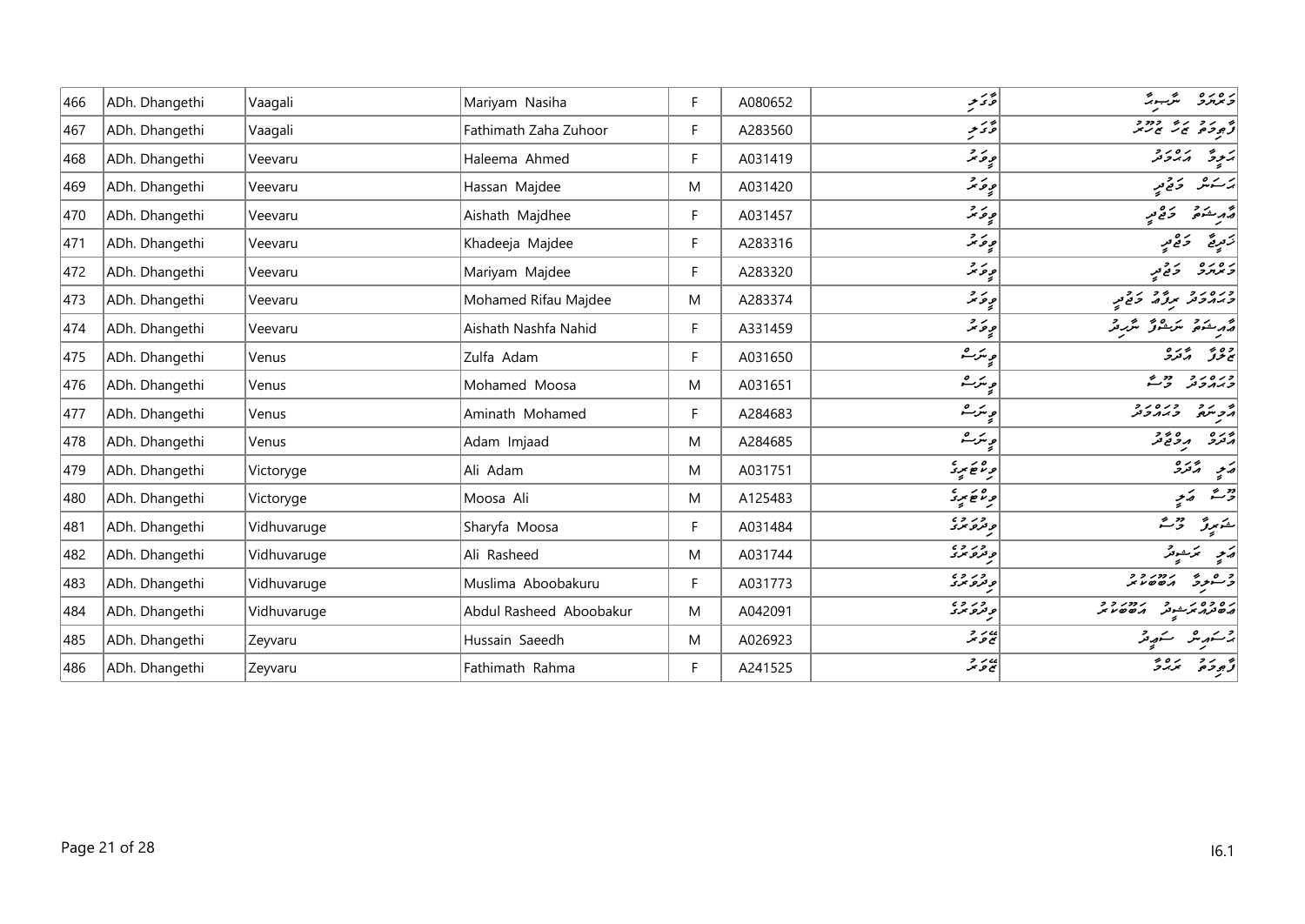## *w7qAn8m? sCw7mRo>u; wEw7mRw;sBo<*

| ' مرمر | 'يئرىثر: |
|--------|----------|
|        |          |
|        |          |
|        |          |

## *w7q9r@w7m> sCw7qHtFoFw7s; mAm=q7 w7qHtFoFw7s;*

| ىر تە | $\mathcal{O} \times$<br>$\sim$ | $\sim$<br>. . | لترنثر |
|-------|--------------------------------|---------------|--------|
|       |                                |               |        |
|       |                                |               |        |
|       |                                |               |        |

| يره | $^{\circ}$ | $\frac{2}{n}$ | $^{\circ}$<br>سرسر. |
|-----|------------|---------------|---------------------|
|     |            |               |                     |
|     |            |               |                     |
|     |            |               |                     |

| ىرتىر: | 。<br>سر سر | .,<br>مرسر |
|--------|------------|------------|
|        |            |            |
|        |            |            |
|        |            |            |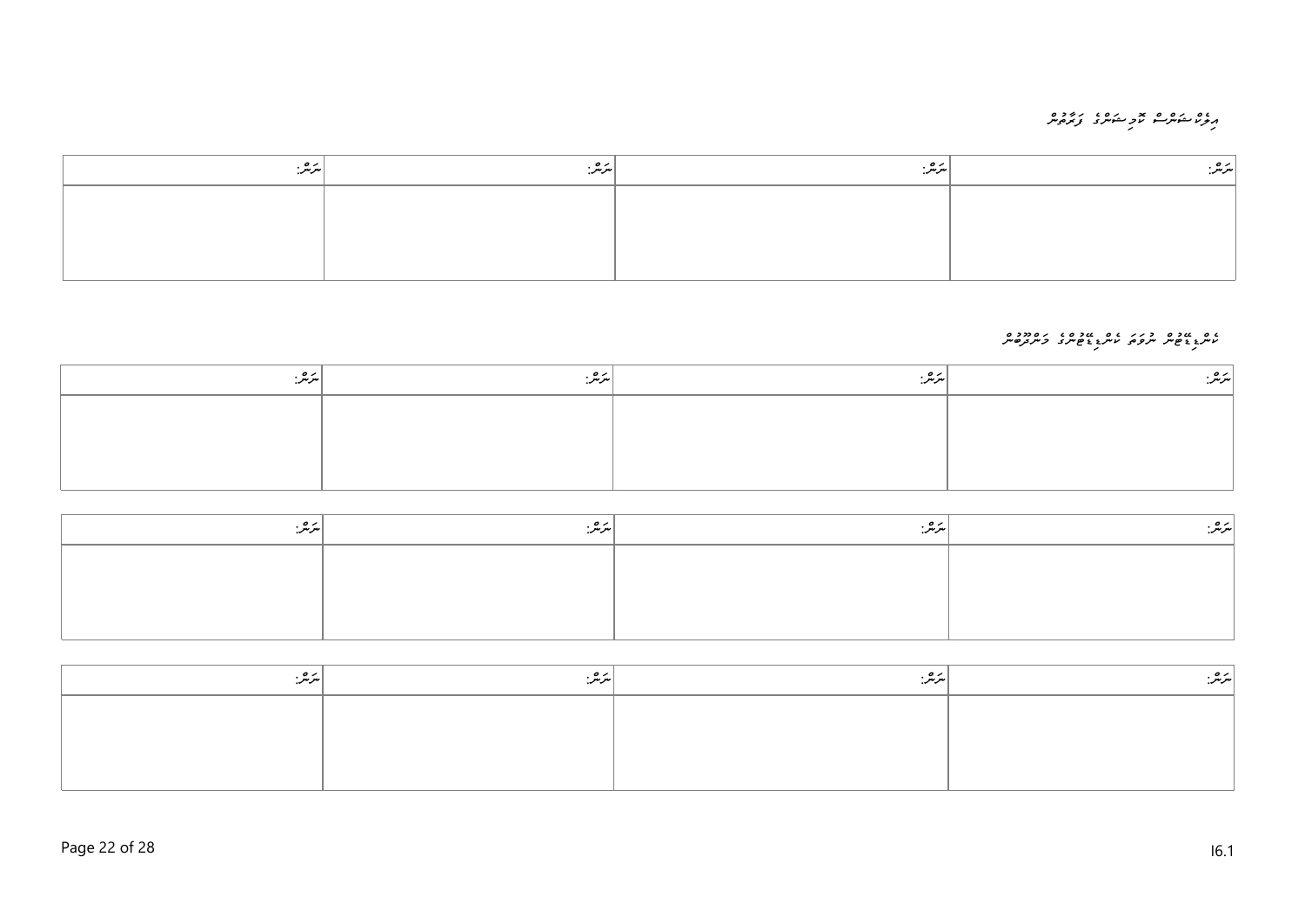| يزهر | $^{\circ}$ | ىئرىتر: |  |
|------|------------|---------|--|
|      |            |         |  |
|      |            |         |  |
|      |            |         |  |

| <sup>.</sup> سرسر. |  |
|--------------------|--|
|                    |  |
|                    |  |
|                    |  |

| ىئرىتر. | $\sim$ | ا بر هه. | لىرىش |
|---------|--------|----------|-------|
|         |        |          |       |
|         |        |          |       |
|         |        |          |       |

| 。<br>مرس. | $\overline{\phantom{a}}$<br>مر سر | يتريثر |
|-----------|-----------------------------------|--------|
|           |                                   |        |
|           |                                   |        |
|           |                                   |        |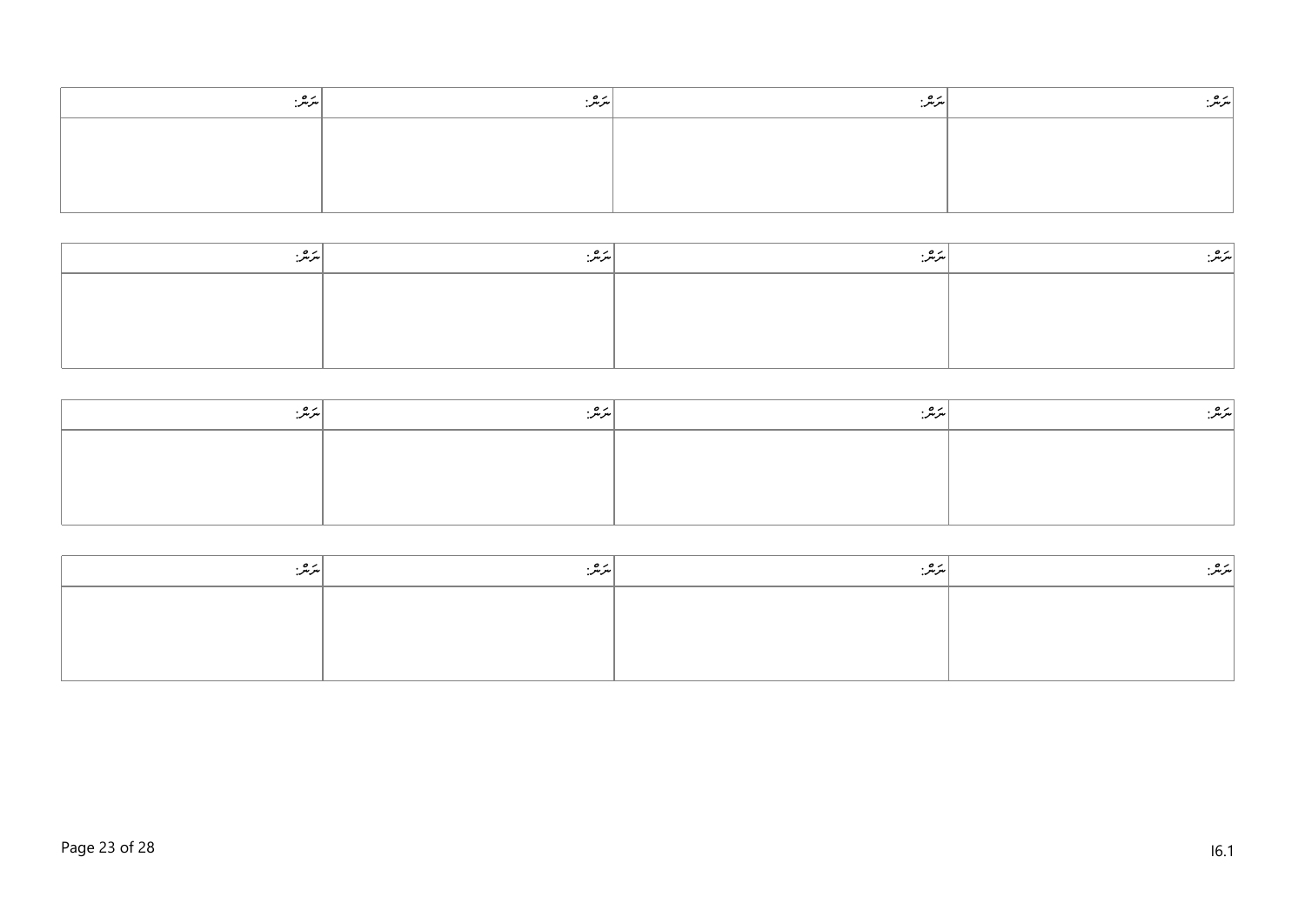| ير هو . | $\overline{\phantom{a}}$ | يرمر | اير هنه. |
|---------|--------------------------|------|----------|
|         |                          |      |          |
|         |                          |      |          |
|         |                          |      |          |

| ىر تىر: | $\circ$ $\sim$<br>" سرسر . | يترمير | o . |
|---------|----------------------------|--------|-----|
|         |                            |        |     |
|         |                            |        |     |
|         |                            |        |     |

| انترنثر: | ر ه |  |
|----------|-----|--|
|          |     |  |
|          |     |  |
|          |     |  |

|  | . ه |
|--|-----|
|  |     |
|  |     |
|  |     |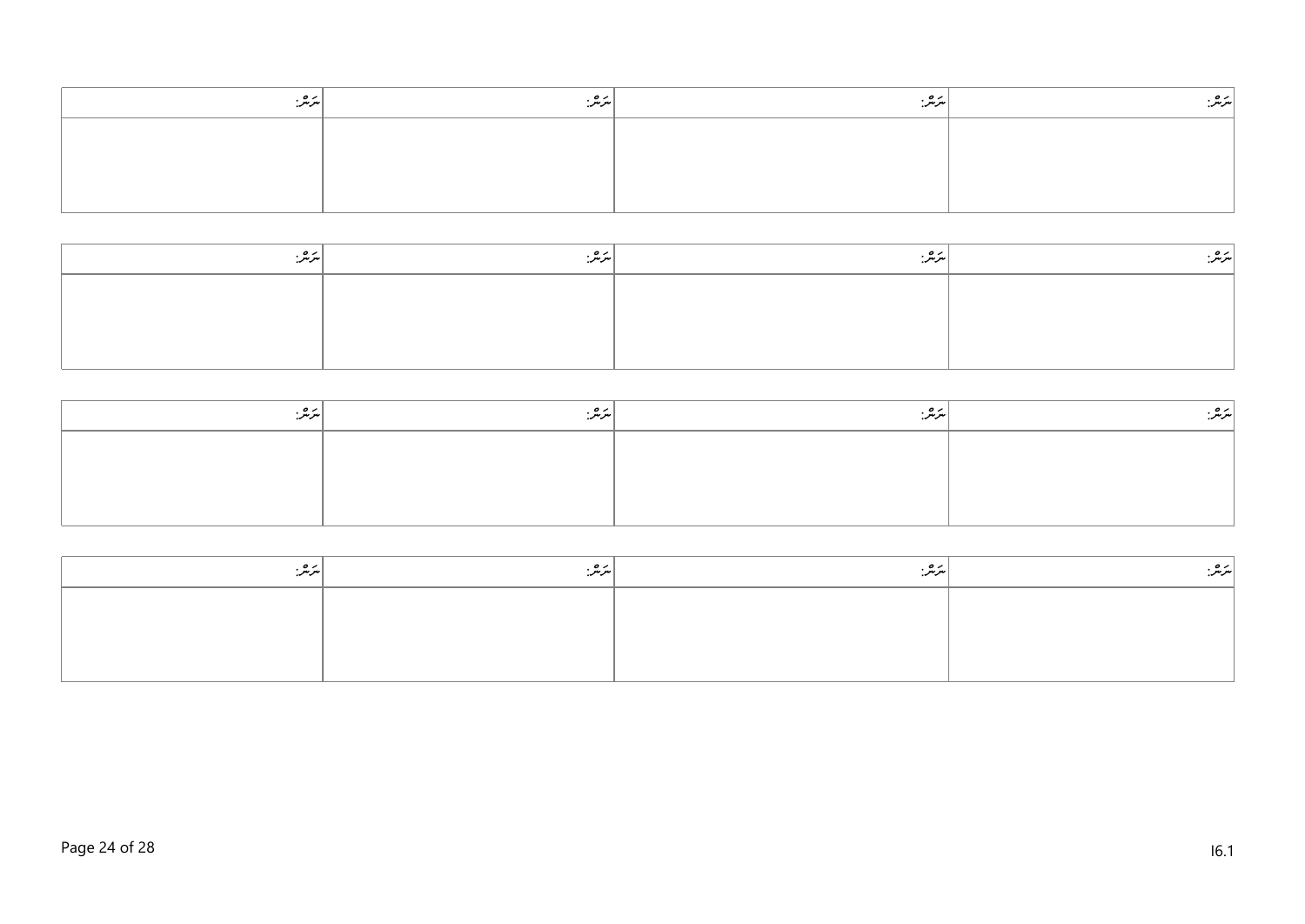| ير هو . | $\overline{\phantom{a}}$ | يرمر | اير هنه. |
|---------|--------------------------|------|----------|
|         |                          |      |          |
|         |                          |      |          |
|         |                          |      |          |

| ىر تىر: | $\circ$ $\sim$<br>" سرسر . | يترمير | o . |
|---------|----------------------------|--------|-----|
|         |                            |        |     |
|         |                            |        |     |
|         |                            |        |     |

| 'تترنثر: | 。<br>,,,, |  |
|----------|-----------|--|
|          |           |  |
|          |           |  |
|          |           |  |

|  | . ه |
|--|-----|
|  |     |
|  |     |
|  |     |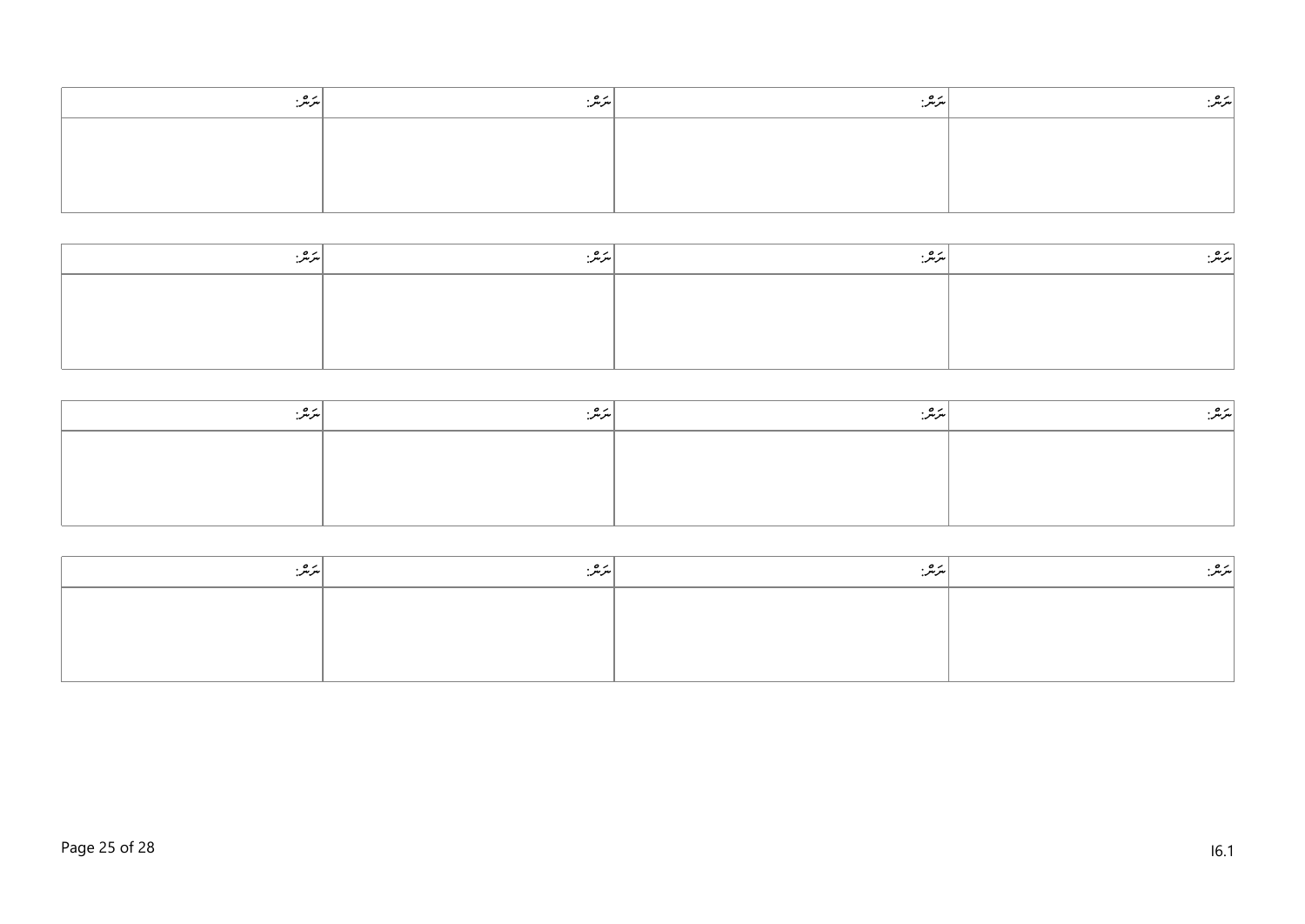| $\cdot$ | ο. | $\frac{\circ}{\cdot}$ | $\sim$<br>سرسر |
|---------|----|-----------------------|----------------|
|         |    |                       |                |
|         |    |                       |                |
|         |    |                       |                |

| يريثن | ' سرسر . |  |
|-------|----------|--|
|       |          |  |
|       |          |  |
|       |          |  |

| بر ه | 。 | $\sim$<br>َ سومس. |  |
|------|---|-------------------|--|
|      |   |                   |  |
|      |   |                   |  |
|      |   |                   |  |

| 。<br>. س | ىرىىر |  |
|----------|-------|--|
|          |       |  |
|          |       |  |
|          |       |  |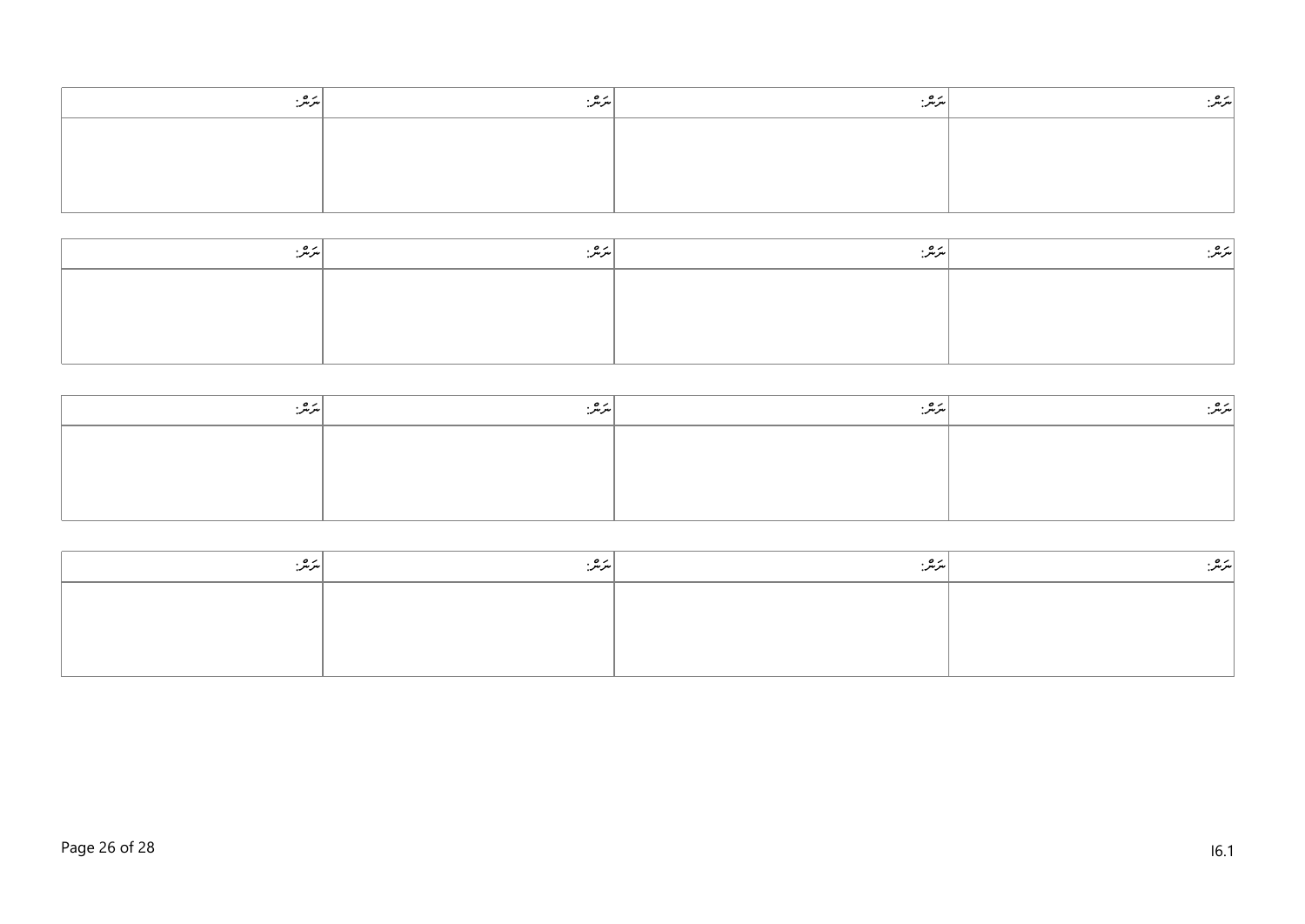| ير هو . | $\overline{\phantom{a}}$ | يرمر | لتزمثن |
|---------|--------------------------|------|--------|
|         |                          |      |        |
|         |                          |      |        |
|         |                          |      |        |

| ىر تىر: | $\circ$ $\sim$<br>" سرسر . | يترمير | o . |
|---------|----------------------------|--------|-----|
|         |                            |        |     |
|         |                            |        |     |
|         |                            |        |     |

| انترنثر: | ر ه |  |
|----------|-----|--|
|          |     |  |
|          |     |  |
|          |     |  |

|  | . ه |
|--|-----|
|  |     |
|  |     |
|  |     |